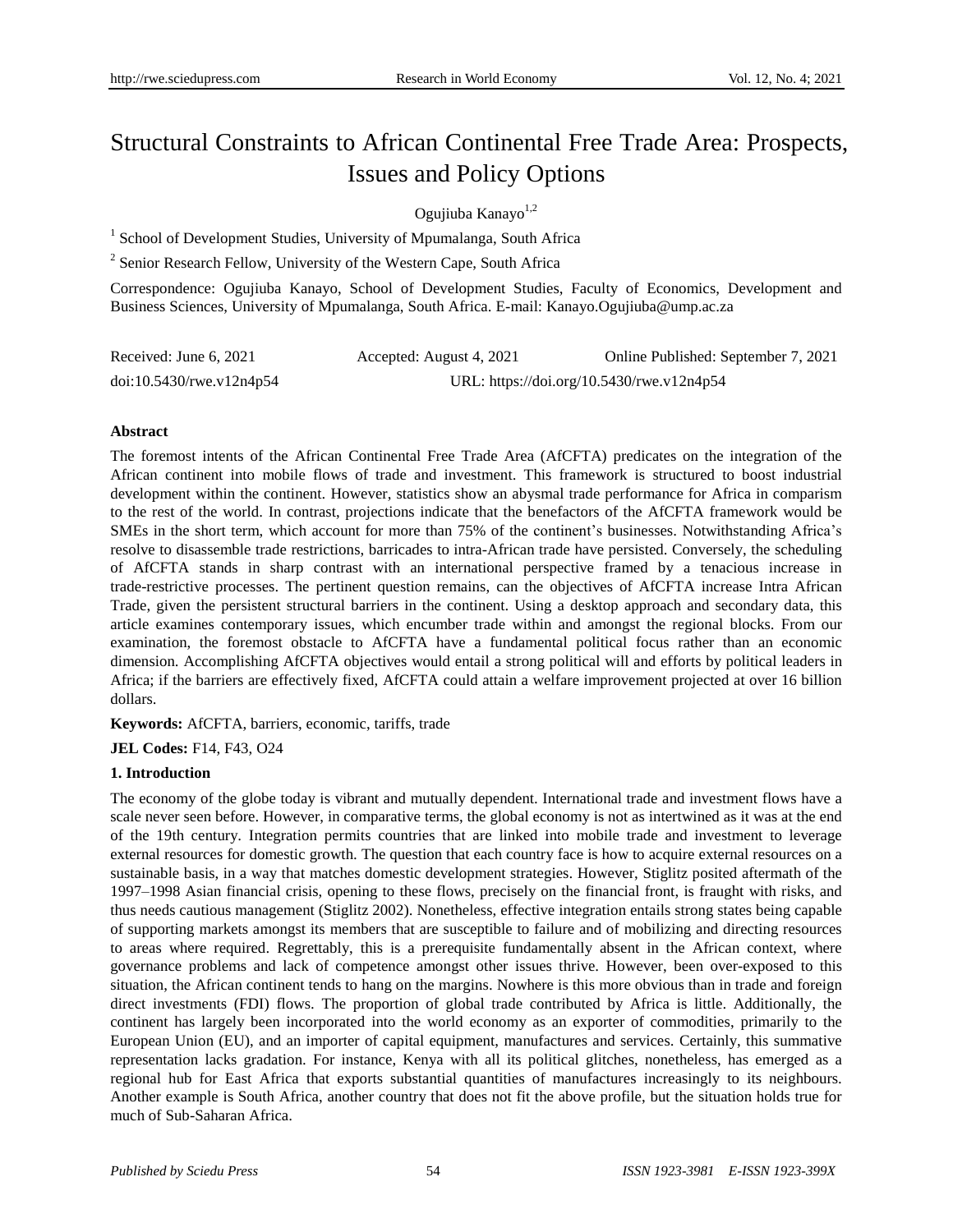Africa contributes to a very small portion of global FDI flows (2–3%) of the world total (UNCTAD 2005). Additionally, the topmost ten countries in Africa that obtain such investment regularly account for more than three-quarters of FDI into the continent (UNCTAD 2005). This concentration also applies to source countries. For instance, 70 per cent of FDI inflows between 1980–2000 came from only three (United States, France and United Kingdom)). The structure is very different from East Asia, especially China, which gains most of the world's investment. FDI fixated towards the latter is both efficiency seeking and market seeking, and the source countries are many and broadly spread. FDI inflows into Africa, on the other hand, are mostly resource seeking, which underlines the commodity-dependent export characteristics of countries on the receiving end (UNCTAD 2005). The World Investment Report 2005 published by the United Nations Conference on Trade and Development (UNCTAD) posits that this gives FDI into Africa a manifest character. Investment is mostly capital-intensive and greenfield in nature; is not strongly connected to the domestic economy; and does not reinvest profits. The authors argue that this holds a added danger: countries become susceptible to influential multinational corporation interests that focused on extraction of resources, probably at expense cost for domestic manufacturing interests. This, inclines to undermining domestic diversification policies. There is also, the possibility that large-scale profit repatriation could deteriorate the balance of payments for the countries concerned (UNCTAD 2005).

However, African leaders have since acknowledged the significance of regional integration as a proposition for economic growth within the continent. As such, the New Partnership for Africa's Development (NEPAD) as well as the regional economic communities (RECs) inventiveness were executed within the African continent to improve the level of integration progress. In addition, the (COMESA-EAC-SADC) tripartite Free Trade Agreement (FTA) has made some level of effort to consolidate this integration, which is a great testimony, towards Africa's desire and progress in regional integration (AfDB 2011). Nevertheless, improving intra-African trade entails both the admittance and execution of comprehensible and well-ordered trade policies at all levels; continental, region-wide and national levels. Although trade liberalization within regions institutes an important component towards integration for most of Africa's RECs, yet executing suitable trade procedures seldom harmonizes this urgency, which is essential for the recognition of market mixing. Thus, considerable dissimilarities still occur in trade rubrics especially inside and amidst the RECs. Africa is faced with several obstacles, which goes past the structural limitations, such as low levels of incomes and investment, absence of resources and production complementarities amongst many African states. Furthermore, there are countless infrastructural connected, and policy prompted inhibitions to intra-African trade. Fundamentally, trade within Africa is still low (see table 1), as regional trade agreements (RTAs) which were approved by member-states have not been completely implemented. Further, non-coastal African nations experience enormous trade challenges and extra intimidating complications especially about expanding their own share of trade transactions within the continent (AfDB 2011). The rather low level of trade within Africa and portion of Africa in international trade is mainly accredited to the insufficiency of industrial (Note 1) capacity, within active sectors of international trade. Henceforth, the contribution and immersion of many states in Africa within the global economy is less than optimal.

| Region             | 1995  | 2000  | 2005  | Average<br>2006-2008 | 2010  | 2015  |
|--------------------|-------|-------|-------|----------------------|-------|-------|
| Africa             | 17.87 | 9.46  | 9.57  | 9.64                 | 10.0  | 10.64 |
| North Africa       | 4.85  | 2.62  | 2.78  | 3.02                 | 2.85  | 3.12  |
| Sub-Saharan Africa | 22.74 | 12.61 | 12.48 | 12.33                | 14.34 | 16.5  |
| Developing Asia    | 42.16 | 41.69 | 46.21 | 47.93                | 49.38 | 52.85 |
| Developing America | 19.67 | 17.71 | 18.51 | 20.00                | 20.1  | 21.2  |
| Developed America  | 35.87 | 39.56 | 40.64 | 36.72                | 44.35 | 47.84 |
| Developed Europe   | 54.84 | 44.76 | 45.54 | 54.67                | 48.75 | 53.2  |

|  | Table 1. Intra-regional export, selected years (% of total exports) |  |  |  |  |  |  |
|--|---------------------------------------------------------------------|--|--|--|--|--|--|
|--|---------------------------------------------------------------------|--|--|--|--|--|--|

Source: UNCTAD. 1995 to 2008

Author's Calculation for 2010 and 2015 from various sources (AfDB 2011 and AfDB 2018)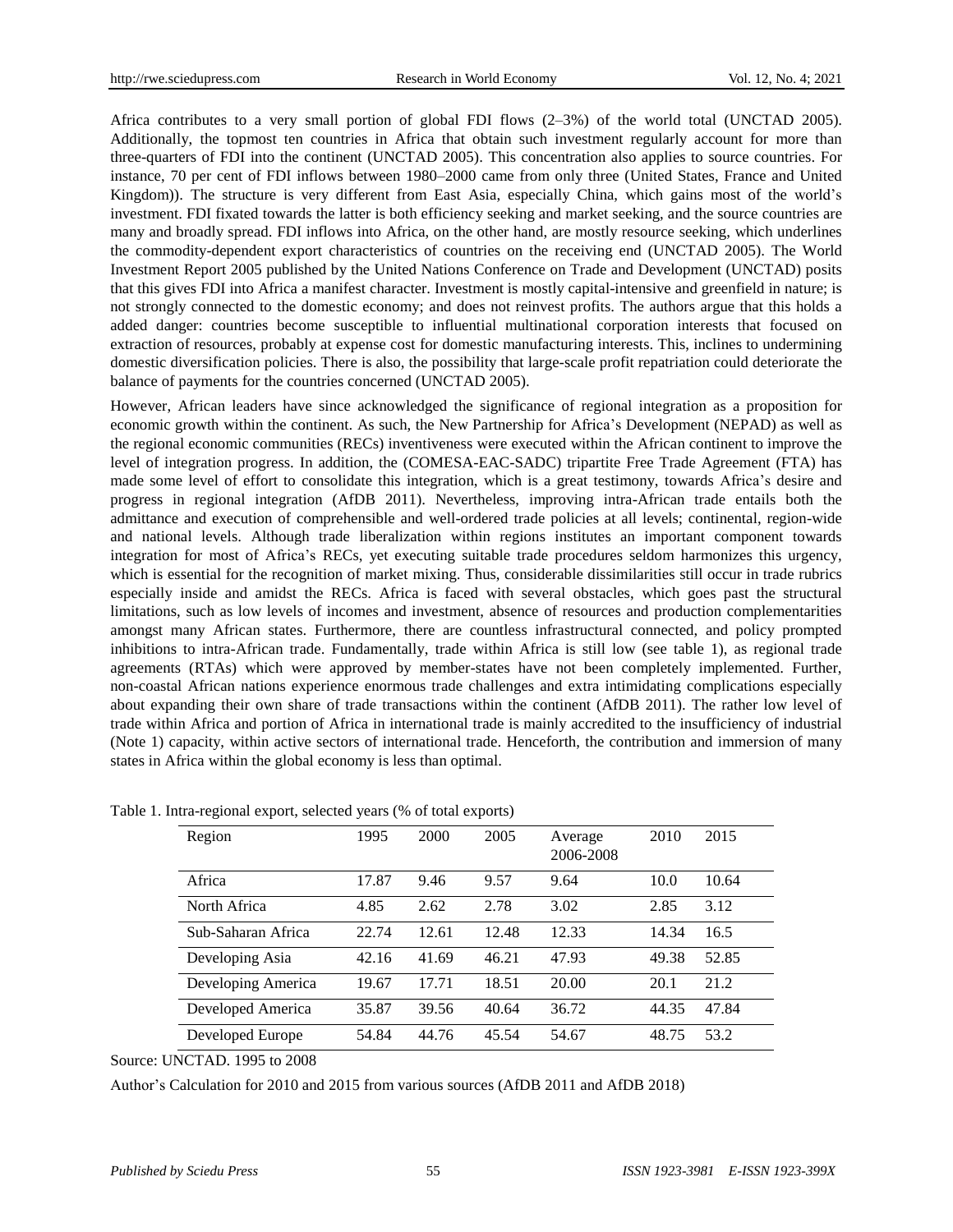Besides, furthering the enhancement of the continents share (Africa) within global trade and Intra-African Trade (IAT) necessitates the increase of industrial capacity and economic modification. For example, other regions sophisticated experience which has prospered them in attaining higher levels of intra-regional trade and substantial global trade shares displays significant industrial and competitive capacity within active segments of international trade (industrial and services). Though global trade within Africa is low, yet trade expansion remains very strong for semi-manufacturers and industrial goods, whose intra-trade shares increased by 9% and 14% respectively; from 16% (2000) to 25% (2010) and 12% (2000) to 26% (2010) (Note 2). Similarly, eight years later (2018) these figures further increased by 20% from 2010 to 46% and by 22% from 2010 to 48%. (ITC 2012)

Total trade from Africa to other continents aggregated to about 760 billion dollars in existing prices between 2015–2017, compared to Oceania, Europe, America and Asia that had respectively \$481, \$4109, \$5140 and \$6801 (billion). These figures show how dismal, the performance from Africa. Further, Africa's own portion of exports to other parts of the world is between 80% (2000) to 90% (2017) (Note 3) (AfDB 2018). The unpredictability of both economic progress related to economic surprises and earnings in exports, for economies largely relying on exports, makes them defenceless. Nevertheless, exports from within Africa on average is approximately 16.6% of total 2017 exports, however Europe, Asia, America and Oceania had 68%, 59%, 55% and 7% correspondingly. In contrast, African trade being computed as the average of Africa's (within) exportation and importation, was approximated at 2% between 2015–2017, while numbers from America, Oceania, Asia and Europe were much higher and correspondingly 47%, 7%, 61% and 67% (AfDB 2018). Nevertheless, the intra-African exports from highest to lowest include Algeria (5.5%), Liberia (5.1%), Guinea Bissau (4.7%), Libya (4.5%), Libya (4.5%), Angola (3.9%), Cabo Verde (3.6%), Equatorial Guinea (3.5%), Eritrea (2.3%), Guinea (1.6%) and Chad (0.2%). Matched with all other counties, Sub-Saharan Africa has both the highest cost of exportation and importation while excluding the Caribbean and Latin America due to boundary acquiescence in the regions, and South Asia, because of documented compliance.

The reduction of tariffs and non-tariff barriers (NTB) and application of regional trade agreements (RTAs) to trade has been extremely sluggish. In addition, most nations have drawn extensive lists of delicate goods as exclusions to intra-RTA trade liberalism. In RTAs where development combined with integration was faster, trade flows were not increased spontaneously, such as CEMAC and COMESA. Consequently, the intra-African regional trade flows have been sluggish in contrast to other regions, mostly developing regions (AfDB 2011).

|                               | 2000 | 2003 | 2005 | 2007 | 2010 | $2014^{x}$ | 2017 <sup>x</sup> |
|-------------------------------|------|------|------|------|------|------------|-------------------|
| Intra-EAC exports             | 22.5 | 21.3 | 18.1 | 17.7 | 20.1 | 22.3       | 23.1              |
| EAC exports to Africa         | 32.1 | 32.3 | 28.8 | 31.0 | 32.3 | 32.8       | 34                |
| Intra-UMA exports             | 2.4  | 2.6  | 2.1  | 2.1  | 2.4  | 3.0        | 3.7               |
| UMA exports to Africa         | 2.5  | 2.5  | 2.2  | 3.3  | 2.9  | 3.2        | 3.8               |
| Intra-SADC exports            | 8.8  | 10.0 | 8.3  | 8.5  | 8.6  | 8.4        | 8.7               |
| SADC exports to Africa        | 11.5 | 13.1 | 11.5 | 11.2 | 12   | 12.3       | 11.8              |
| Intra-WAEMU exports           | 10.9 | 11.4 | 11.1 | 12.4 |      | 13.6       | 14.1              |
| <b>WAEMU</b><br>exports<br>to | 24.9 | 23.0 | 25.7 | 30.7 |      | 35.3       | 37.3              |
| Africa                        |      |      |      |      |      |            |                   |
| Intra-CEMAC exports           | 1.0  | 1.2  | 0.7  | 1.1  |      | 1.8        | $\mathcal{L}$     |
| <b>CEMAC</b><br>exports<br>to | 3.6  | 3.5  | 3.0  | 3.1  |      | 3.8        | 4                 |
| Africa                        |      |      |      |      |      |            |                   |

Table 2. Intra-regional and intra-Africa export by RECs (% of total exports)

Note: East African Community (EAC), UMA (UMA), South African Development Community (SADC), WAEMU (WAEMU), CEMAC (CEMAC)

x Source: Author's Computation from ECA; AfDB and AUG several reports

Regarding the fragile trade performance within the African region, there are several whys and wherefores. Regional integration in the continent up to now has been more fixed on the eradication of trade complications and not as much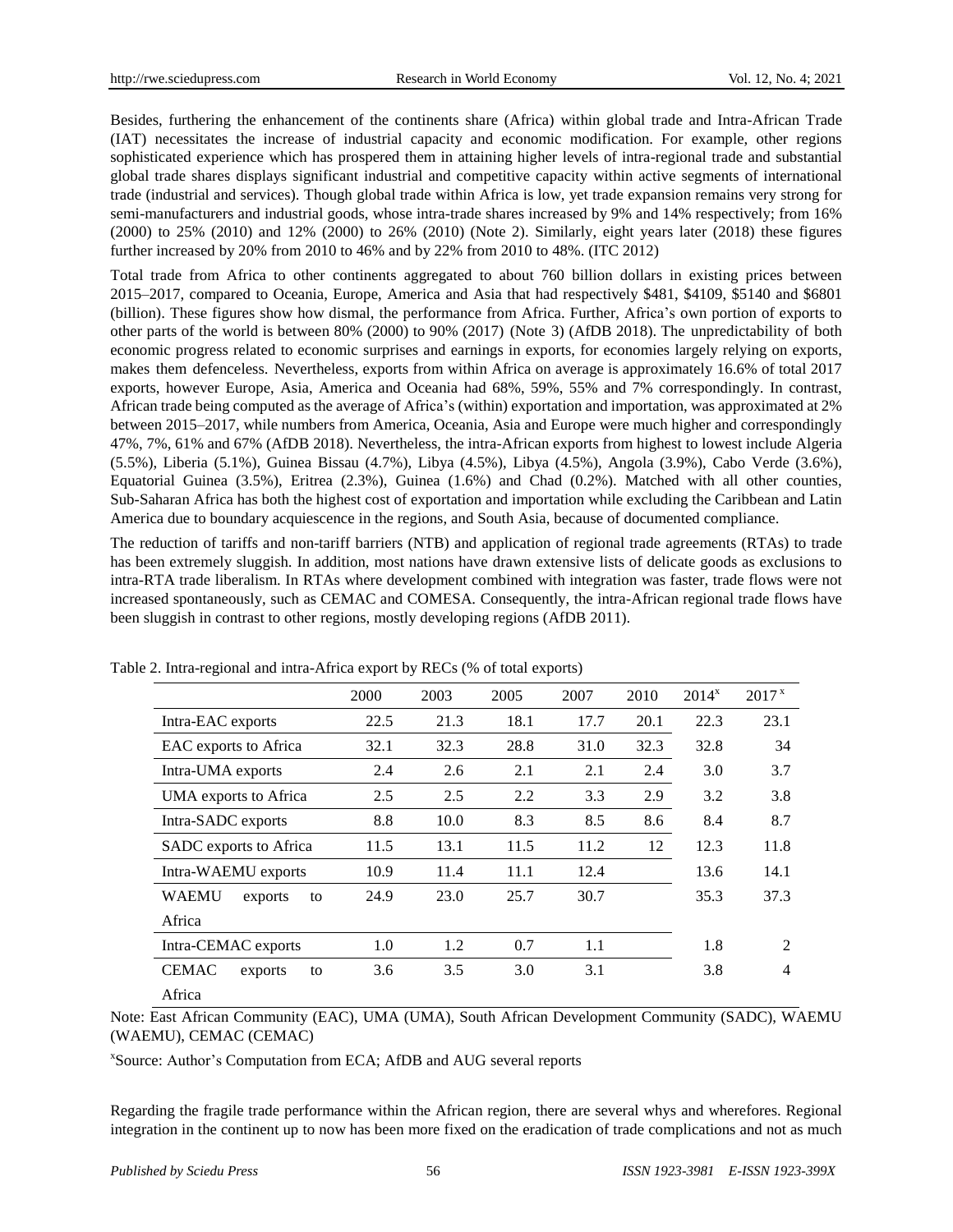of on upgrading of the productive proficiencies, which are essential for trade. Although, trade barrier-eradication is imperious, it will not have a desirable influence; especially when it's not supplemented with policy activities that would raise supply capabilities (Note 4). Contrary to this context, worldwide, the African continent still upholds the lowest developed industrial level; it takes up to  $< 1\%$  of the manufacturing value added worldwide. Consequently, only a small number of African states have thrived in evolving a considerable and lively industrial sector whose GDP involvement is above 20%. Accordingly, in order to meet the demand of factory-made goods (for the reason that they lack the productive capacities and competitiveness), the African continent seriously depends on the outside world (UNCTAD 2013). As per the number of countries involved (with a collective GDP that is worth over two trillion dollars a year) and the concerned population of about 1.2 billion persons, the AfCFTA epitomizes the foremost free trade agreement ever-since the foundation of the World Trade Organization. Likewise, imperative is the scheduling of the pact, as it stands in sharp difference with an international setting marked by a tenacious and substantial increase in trade-restrictive practices, as well as by a rising opposition to the expansion of region-wide integration systems.

Notwithstanding the lengthy African-history of region-wide integration within the continent, the level of Intra African Trade (IAT) is still little and in contrast with other unindustrialized nations. Intra African exportation of the region's total exports is low (9.6%), whereas Latin America and Asia has 20% and 48% respectively. This percentage is considerably higher for sub-Saharan Africa (SSA), which is about 12% more than the North African portion estimated at 3% that has methodically presented very low stages of intra-regional trade (AfDB 2011). A major impediment to IAT are the NTBs, in addition to the sub-structural, policy and bureaucratic restraints, which produce trade blocks. Consequently, this has led to burdensome documentation necessities, multifaceted authorization procedure and erratic trade policies, all contributing to high intra-Africa trade costs (Viljoen 2019). According to the United Nations Economic Commission for Africa (UNECA), the effective implementation of the AfCFTA pact could rise intra-African trade by over 50%, compared to the levels of 2010, by 2022, thus dipping the gap with intraregional trade quotas currently portraying North America (54%), Europe (67%) and Asia (51%). In the short term, the main benefactors of the AfCFTA would be small and medium sized enterprises that account for 70% of the continent's companies. Nonetheless, from medium to long term, it is expected that the gains will extend to all African citizens, who will achieve a wellbeing gain projected at 16.1 billion dollars, particularly favouring women (Note 5) and young persons, who could profit from new job openings. The intra-African economic and commercial evolution would mostly influence the industrial and manufacturing sectors, thus indicating AfCFTA's budding role in guiding the structural transformation of African countries.

Notwithstanding Africa's determination to undo trade barriers in order to create a common market within the context of regional and sub-regional treaties, impediments to intra-African trade persist. Over the past decade and on average, only about  $10 - 12$  percent of African trade is within African countries, while, 40 percent of North American trade is with other North American countries, and 63 percent of trade by countries in Western Europe is with other Western European nations. Moreover, while the rest of the world's economy grew at a yearly rate of about 2 percent from 1960 to 2002, growth path in Africa has been bleak. From 1974 through the mid-1990s, growth was negative, with a negative of 1.5 percent in 1990-4. As a result, hundreds of millions of African populations have become poor: one-half of the African continent lives below the poverty mark. In sub-Saharan Africa, per capita GDP is now less than what it was in 1974, having dropped over 11 percent. In 1970, one in ten poor citizens in the world lived in Africa; by 2000, the number was closer to one in two. That trend translated into about 360 million poor Africans in 2000, compared to 140 million in 1975. As of 2015, the 2000 figures have doubled.

Despite the long history of regional integration on the continent, the level of intra-African trade remains low in comparison with other developing regions. Intra-African exports represent 9.6 percent of the region's total exports, compared to 20 percent for Latin America and 48 percent for developing Asia. This proportion is substantially higher for sub-Saharan Africa (around 12 percent) than for North Africa (around 3 percent), which has systematically featured very low levels of intra-regional trade. There is no doubt, that trade is the key to enduring, sustainable economic growth in sub-Saharan Africa, and vital to improving lives and livelihoods. At the moment, Africa has about 2 percent of all world trade, which is inadequate when considering the huge resources in the region not to mention all the agricultural products and to think that Africa still only has 2 percent of world trade is really ludicrous. Nevertheless, the power of trade is that if the Africans were able to grow their portion of world trade from 2 to 3 percent, the 1 percentage upsurge would generate about \$70 billion of additional income annually for Africa, or about three times the total aid Africa receives from the entire world. Many countries globally, do not have a quarter of Africa's natural resources. Furthermore, Africa's share of the U.S. import apparel market is less than 2 percent. By contrast, Bangladesh exports to the United States three to five times the amount of apparel that is exported to the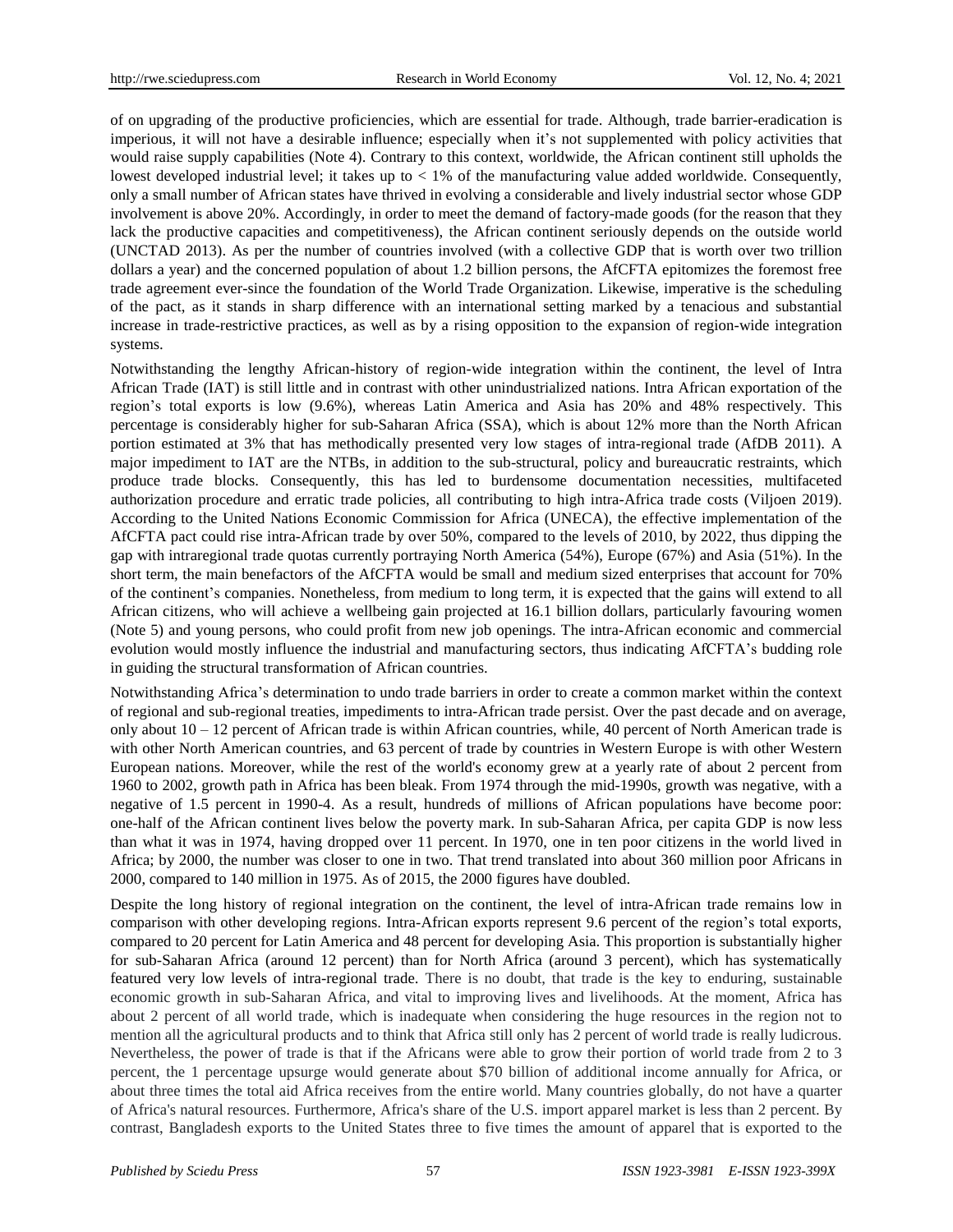United States by all sub-Saharan African countries. This indicates huge potential for Africa but somehow that is not being advanced as result of structural challenges in its regional trade arrangements. Beyond the structural constraints, such as absence of resource and production complementarities between many African nations and low point levels of incomes and investment, there are several infrastructure related and policy-induced obstacles to intra-African trade.

On the other hand, Africa is home to more landlocked countries than any other continent. Fifteen African countries, representing about one-third of Africa's population, are landlocked. These countries face tremendous challenges to join the regional and global markets. Africa has more nations with low population concentrations than other developing regions. Nineteen African countries have less than 5 million people; only one country (Nigeria) has a population surpassing 150 million. Additionally, income levels are very low across nations, regardless of their size. As a result, the continent comprises mainly nations that have insignificant domestic markets with low purchasing power. Most African countries are far from major markets of Europe and the USA. They are also far from busy shipping routes to these markets.

It is then important for African countries to address the barriers to regional trade and integration. It is critical to interrogate the reasons behind the reality that Africa has only achieved 15% of intraregional trade and 3% of global trade (Afreximbank, 2018). Even that performance percentage is driven by just four countries: South Africa, Namibia, Zambia and Nigeria – in that order – which does not compare favourably with intracontinental trade in the European Union (EU) (67%), Asia (58%), North America (48%) and even Latin America (20%) (PricewaterhouseCoopers, 2019).

## **2. Contemporary Issues: Intra-African Trade**

There is a substantial body of literature on continental free trade agreements and socio-economic growth. Hosny (2013) contends that regional integration is characterised by improved competition, investment flows, economies of scale, technology transfer and enhanced productivity.7 According to Marinov, the effects of regional economic integration incorporate increased investment, expenditure, sustainably increased demands, the consolidation of production and increased specialisation, improvement of the organisation and management of production and production technology, justification of territorial distribution and utilisation of resources, increased production efficiency, and the improvement of economic growth (Marinov, 2014). Wandrei opines that trade agreements eventually lead to trade gains for participating countries (Wandrei, 2018).

Examining the implications of the AfCFTA for individual states, Jibrilla (2018) argues that Nigeria's earlier refusal to sign the AfCFTA was misguided. He contends that Nigeria stands to benefit the most from the agreement if the country improves its infrastructure, develops human capital, empowers youth and women, develops the agricultural sector, attracts quality foreign direct investment, encourages value addition, designs and implements policies that will allow access to finance by investors, and manages the security situation better (Jibrilla 2018). However, Ubi (2018) supports Nigeria's initial refusal to sign the agreement, arguing that the AfCFTA was likely to undermine local manufacturers and entrepreneurs or lead to Nigeria becoming a dumping ground for finished goods. Ubi further argues that Africa's development cannot be attained by free trade agreements, because past and current trade agreements involving African nations, particularly Nigeria, have not had any significant impact on the Nigerian economy (Ubi, 2018).11 He further claims that most African countries are not mature enough for free trade, because of the lack of industrialisation. Ubi also states that the manufacturing sector in sub-Saharan Africa has not shown any growth since the 1970s, as the value-added goods percentage of the gross domestic product (GDP) has stagnated at 10% (Ubi, 2018).

Intra-regional trade (IRT) attracts regional foreign direct investment (FDI) and nurtures the negotiation capacity of contributing countries. Most importantly, IRT does advance communal welfare by permitting them to attain goods and services from the most inexpensive source (ECA 2015). On the other hand, profits (Note 6) do rely on the level of integration and corresponding internal policies. Nonetheless, the low degree of trade within the African continent is all due to the absence of product diversification and trade hindrances. These structural chains are complicated by unsatisfactory infrastructure, both soft as well as hard substructure. Still, several features cause a reduction in firm-level production, increase the cost of production, and penetrates export affordability, which often causes trade-impediment within the borders of the African continent. Such features do consist of a lack of work-access to investment and trade investment, old-fashioned technology, non-worker training, unreliable and exorbitant values, as well as a non-advantageous macroeconomic setting, which results in the lack of exportation motivation and low levels of investment (UNCTAD 2013) and (Viljoen 209). For example, NTBs declines can surge economic progress and increase size of intra-African exports and imports, consequently, improving trade terms athwart the African continent (Alemayehu and Haile 2007).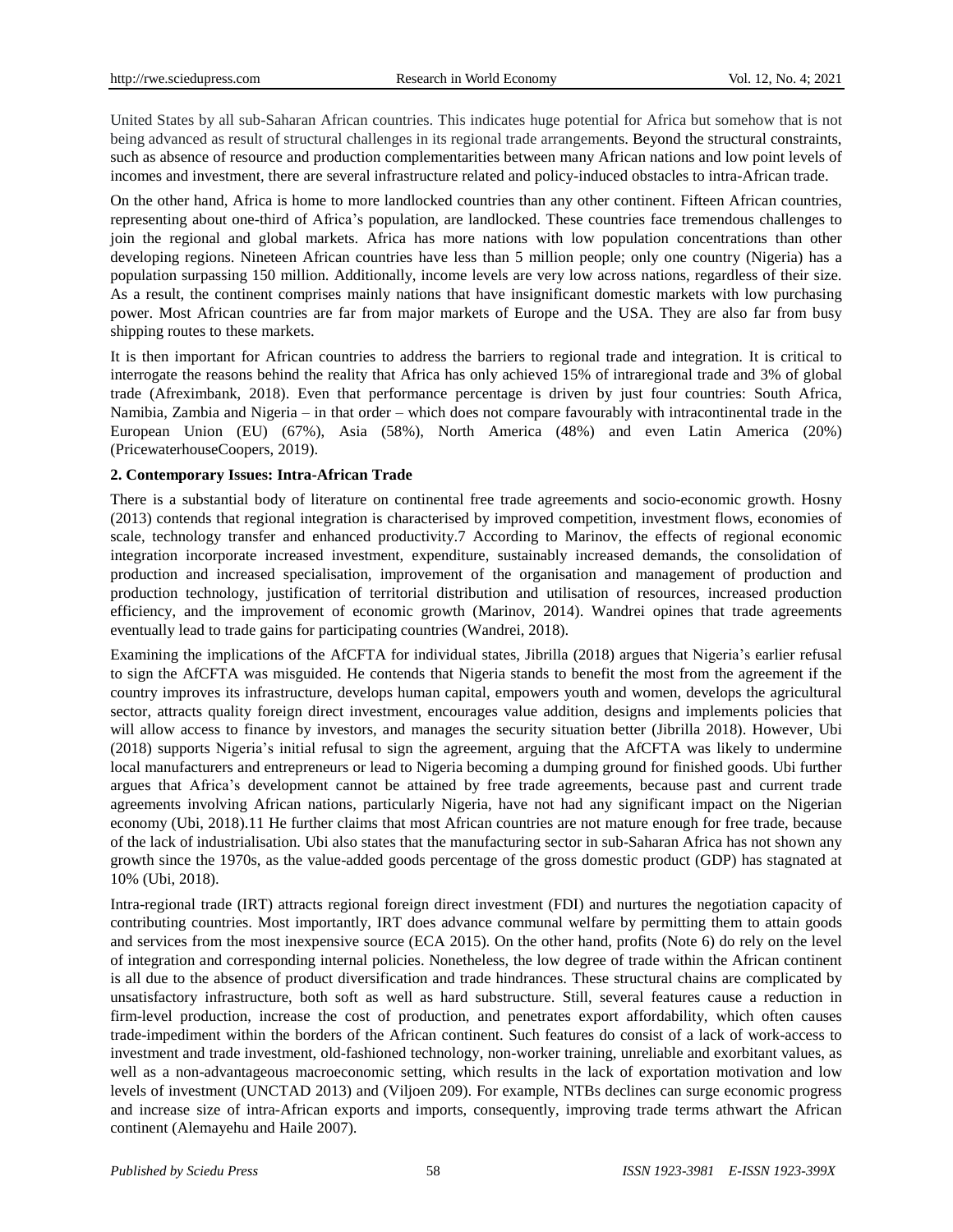# *2.1 Common Market for Eastern and Southern Africa (COMESA)*

Burundi, DRC, Egypt, Kenya, Madagascar, Mauritius, Rwanda, Sudan, Zimbabwe, Angola, Comoros Djibouti, Eritrea, Ethiopia, Malawi, Namibia, Seychelles, Swaziland, Uganda and Zambia make up the 20 member nations of COMESA. This market (COMESA) was launched with an outlook to *accomplish maintainable development via* progressive realization of integration, beginning with privileged trade area, then becoming a communal market, Moreover, the member's exports to their primary trading associates is coffee, which is a significant one. The factory-made products disseminated are textiles compared to other manufactured goods (Mushonga and Ikhide 2017). This reveals the non-corresponding features of the intra-COMESA trade, which is void of diversity. Relatively, advanced countries like Kenya and Egypt within the group have a solid manufacturing sector and are in a more improved position to promote exportation within COMESA. However, the less developed economies in the group are not able to discover important markets. These misaligned production counterparties does favour most developed members' nations as it elevates the apprehension over a possible polarization towards investment, to the bigger and more technologically diversified economies in the region. Even so, in COMESA, member states have been obliged to institute a customs union, eliminate all non-tariff barriers, and decide a collective external tariff and follow shared standards of custom processes. Amongst those commitments, FTA is established to enable regional integration via zero customs tariffs on goods transacted among the Member States. To this end, Member states made specific undertakings to institute a customs union. However, the optimum effects of the reforms are yet to be seen.

## 2.1.1 Challenges of Trade in COMESA

- $\triangleright$  Overlapping memberships is an impediment to regional integration, because among other issues, it presents replication of efforts. Several economic zones are existing in the Southern and Eastern Africa region (COMESA, EAC, SADC, SACU, and IGAD) and most states are members of more than one such economic block. For example, Dem. Rep. of the Congo, which is a member to COMESA, is as well a member to ECCAS and SACU while other members of COMESA, Uganda and Kenya are likewise members of EAC. Negotiating resources and capacity are stretched thin across COMESA region leading to a structural challenge for the operationalization of AfCFTA.
- $\triangleright$  Similar to other regional trade arrangements, COMESA region is characterized by acute economic disparities and inequalities. In such a scenario, some relatively better economies in the region are reaping more economic benefits (CUTS 2015), which creates hesitation among member countries. Moreover, most counties are concerned about aggressive rivalry from relatively industrialized members such as Kenya, Egypt and Mauritius. Hence, an integration scheme where countries are at different levels of development with disproportionate gain; leads to a negative impact on domestic economies of the less developed countries (Note 7).
- $\triangleright$  There exists a very small amount of private sector contribution towards the discussion of integration ingenuities. However, non- public actors do participate in Africa's economy through certain duties, which are not considered of high integration-value (Alemayehu and Haile 2007). This facet of local integration process in COMESA has been identified as a main loophole. Further, the private sector is not yet authorized to take up any vibrant role in nationwide trade policy making or local integration (Hulse 2014).
- $\triangleright$  Dismal infrastructure deprives COMESA, the ability to plan, implement and maintain adequate and robust trade networks. These infrastructure covers transport, information communications technology, energy and trans-boundary water. The COMESA regional infrastructure deficits come primarily from the lack of resources and capacity within the Member states.

## *2.2 Economic Community of West African States ECOWAS*

In West Africa, there exists, two leading region-wide blocks namely, UEMOA (Union Économique et Monétaire Ouest-Africaine) and ECOWAS (the Economic Community of West African States). Member states for both have proposed to unify existing French-speaking nations of UEMOA with the five states speaking English and two others speaking Portuguese in the region (Hulse 2014), with the main aim of advancing monetary integration. Fifteen nations (Liberia, Guinea-Bissau, Mali, Guinea, Niger, Ghana, Nigeria, the Gambia, Senegal, Cape Verde, Burkina Faso, Côte d'Ivoire, Sierra Leone, Togo and Benin) make up the Economic Community of West African States (ECOWAS). In 2015, the ECOWAS achieved a GDP of 664 billion dollars and between the periods of 2000 – 2015 realized 6.4% real GDP development rate.

The growth of ECOWAS growth is driven mainly by Nigeria - the biggest economy within the block. Nigeria in 2014 accounted for over 75% of the collective GDP, with Ghana and Côte d'Ivoire contributing 5.3% and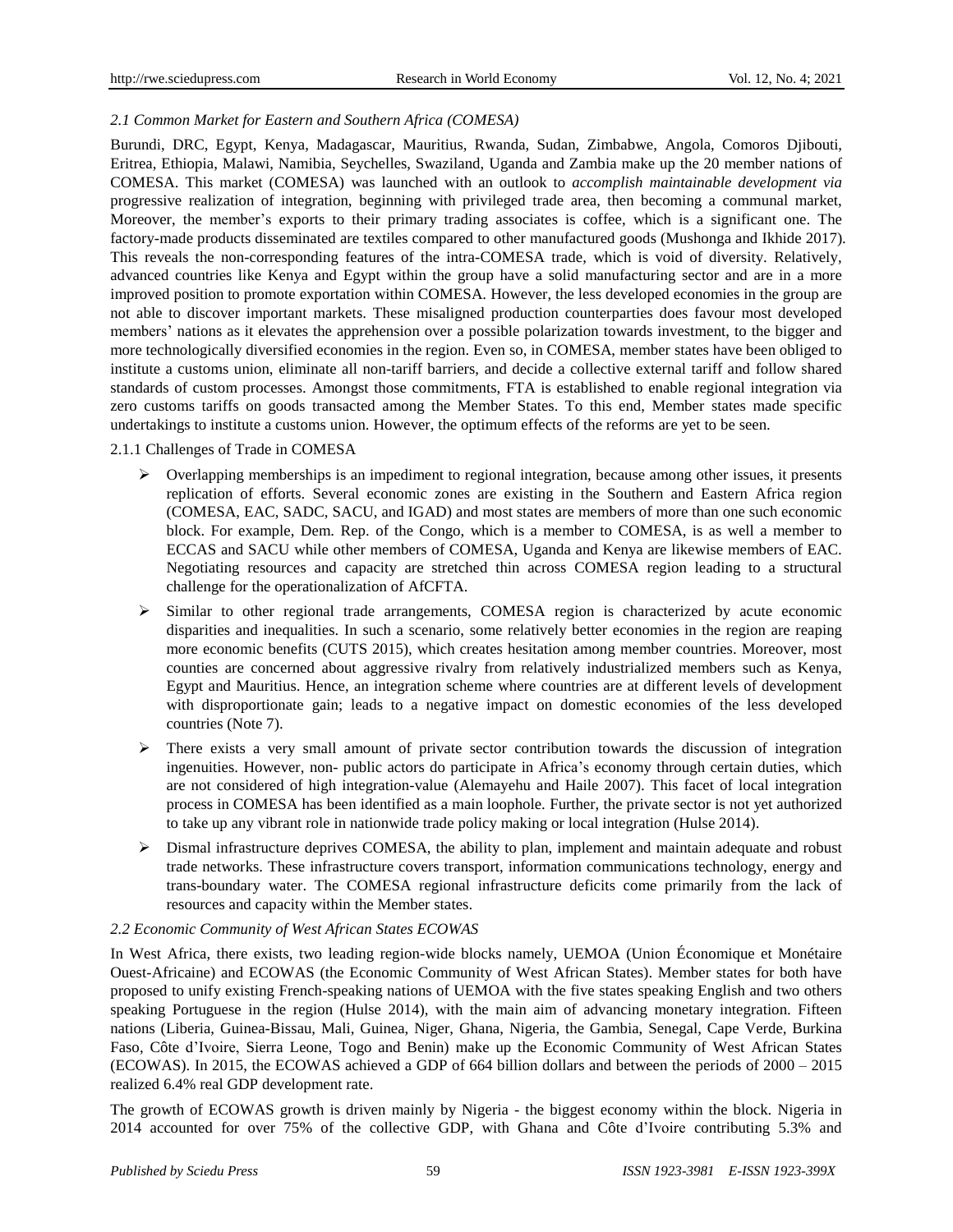approximately 5% respectively. As well, discrepancies do exist regarding growth rates between member States in terms of income per capita, which fluctuated between 358 US dollars in Niger and 3,035 US dollars in Cape Verde. Nevertheless, ECOWAS's (Note 8) trade outline does not have a robust modification especially since the region largely exports a restricted quantity of raw materials and imports manufacturing goods and more food items increasingly. IRT in ECOWAS is trivial, comprising of staple food, and essentially informal. Still, most of the recorded statistics in trade do show that this area mostly depends on the exportation proceeds of a restricted amount of definite raw supplies like cotton, rubber petroleum and natural gas. Food importation is increasing thus causing a progressive detrimental food trade balance. Enhancing of IRT is important for maintaining development. This comes from the fact that it produces chances for economies of scale and allows the flow of food in abundance from high food to low food zones (Note 9).

|                | <b>Items</b>                                                | <b>US\$</b> million | Share (per cent) |
|----------------|-------------------------------------------------------------|---------------------|------------------|
|                | Fuel oils, bitumen oils, resources, crude                   | 3140                | 31.3             |
| $\mathfrak{D}$ | Fuel oils or bituminous minerals $> 70$ % oil               | 1707                | 17.0             |
| 3.             | Lime, cement, fabrica. constr. mat. (excluding glass, clay) | 342                 | 3.4              |
| 4.             | Tobacco, manufactured                                       | 250                 | 2.5              |
| 5.             | Edible products and preparations, n.e.s.                    | 242                 | 2.4              |
| 6.             | Perfumery, cosmetics or toilet prepar. (excluding soaps)    | 234                 | 2.3              |
| 7.             | Fixed vegetable fats & oils, crude, refined, fract.         | 225                 | 2.2              |
| 8.             | Articles, N.E.C., of plastics                               | 216                 | 2.2              |
| 9.             | Electric current                                            | 182                 | 1.8              |
| 10.            | Footwear                                                    | 148                 | 1.5              |

Table 3. Main Products of Intra-ECOWAS trade

Source: UNCTADstat; Merchandise trade matrix export figures are used.

Regarding ECOWAS trade, intra-group trade covers a restricted variety of goods like tobacco, fuels, ocean/stream navigating equipment and cement (Table 3). Petroleum goods in 2015, solely comprised of 48.4% of intra-ECOWAS trade, likewise, there are other goods like cereals, roots and their derivatives, live cattle, tubers and vegetable oils, which are mostly casually traded and are henceforth poorly documented (ACTID 2012).

2.2.1 Challenges of Trade in ECOWAS

- $\triangleright$  Complicated and long custom measures still remains the main impairment to trade within the region. Notwithstanding that promises has been made by member states to address the issue, there is no evidence of any action. In-addition, lack of political will by ECOWAS leaders poses a significant threat to AfCFTA: Some state members do not have the ability to keep obligations, which do necessitate robust political manoeuvrings. There are no penalties for non-adherence to stated protocols (World Bank 2015).
- $\triangleright$  There exists a total knowledge-gap and a non-factual response mechanism on existing trade policies in UEMOA nor ECOWAS, nor an active disagreement and binding mechanism approvals. Another issue that has emerged is non-satisfactory information on trade and regional taxes. Officials are always not well informed about their responsibilities. This affects those involved in trade across the border, most of whom are uneducated and not familiar with trade procedures either (Yusuff 2014).
- $\triangleright$  Several studies that point towards the widespread nature of corruption within region especially the incidence of crooked and dishonest duties, procedures and road nuisances. These blockades and borderline briberies have caused expensive and lengthy delays (OECD 2009); (Engel and Jouanjean. 2013) and World Bank 2015). Consequently, (Engel and Jouanjean. 2013) postulates that the numerous fees paid are comparatively trivial. Therefore, this makes it tough for different trader-groups, manufacturers and truck drivers in ECOWAS to demand a tax certificate.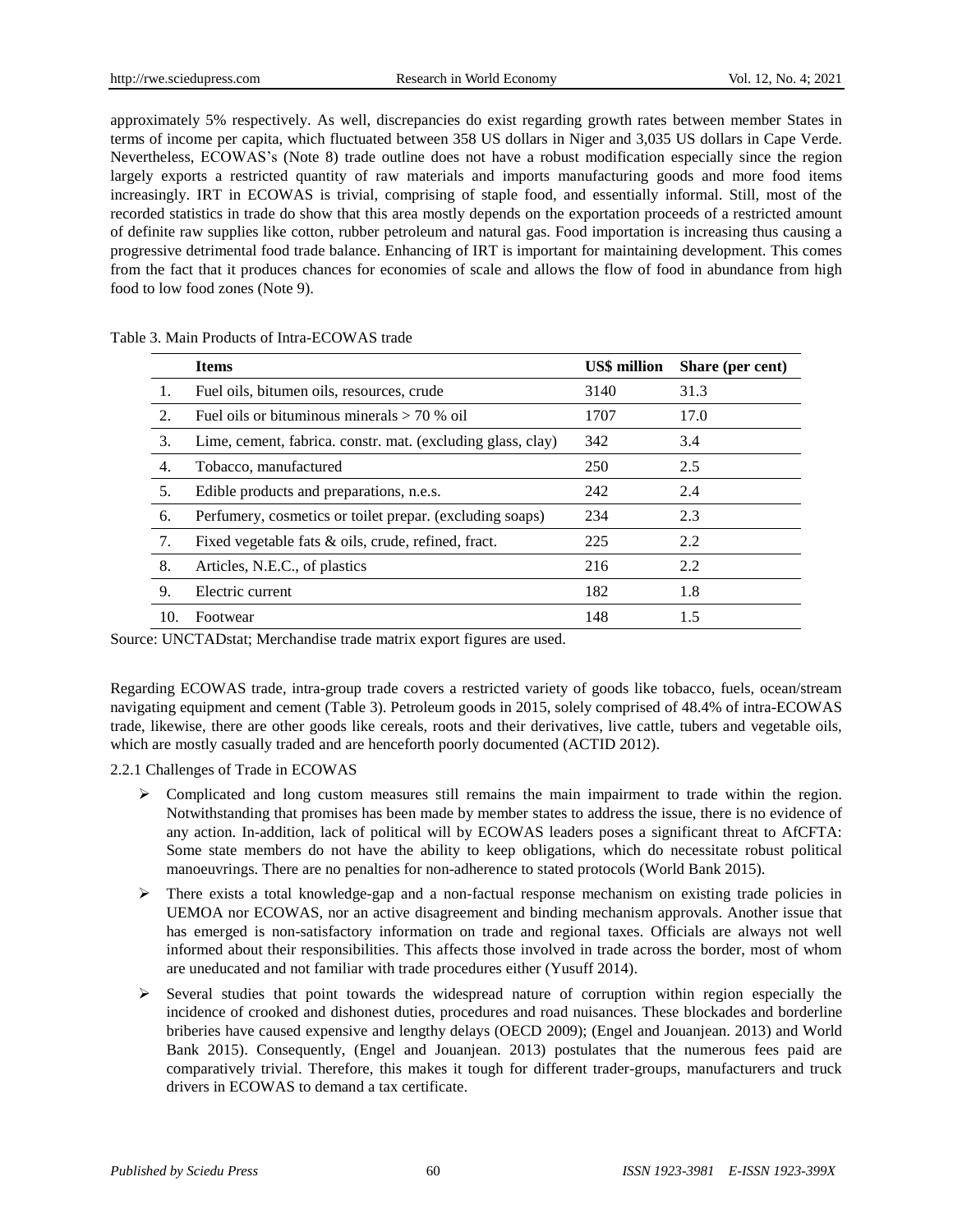

Figure 1. Road harassment on West African corridors covered by the UEMOA/USAID Trade Hub Road Governance Source: OPA, 2013

- $\triangleright$  In ECOWAS, IRT is additionally, mired by the unusual costs of goods transported by highway or railway. This is all because of meagre substructure as well as the governing of the transportation sector. This predominantly affects traders within the rural areas. Transportation prices per a ton Km from the gate of the farm to the place of primary market collection has risen to be 3 to 5 times over compared to those from secondary markets to wholesale markets, which are, located in the nation's capitals (FAO and AfDB 2015.
- $\triangleright$  Speedy population progression, development trends and emergent middle class, leading to enlarged demand of food and shifting consumption outlines have posed a fundamental challenge to ECOWAS countries. Besides, the Economic heterogeneity of ECOWAS is a major impediment to any meaningful trade. In addition, across border linguistic, historical, ethnic and cultural ties and differences (Note 10), unofficial trade motivated by communal based networks, which focus on collective origins, is another impediment. A number of regional institutions (e.g. ECOWAS, UEMOA and CILSS) with overlying membership and obligations complicates trade for the sub region.
- $\triangleright$  A region-wide desire for policy structure to ease IRT as well as reinforce provincial value-chains like the CET, ETLS, WACIP and ECOWAP, remains high. Nevertheless, the operationalization of these schemes is difficult, thus the existence of many tariff and non-tariff barriers. Furthermore, the weak enforcement of the schemes by member states through ECOWAS complicates trade flows, such as the replication of regional policies.

# *2.3 East African Community (EAC)*

The East African Community (EAC) comprises of Uganda, Burundi, South Sudan, Tanzania, Rwanda and Kenya. The core economic sector of the EAC block is agriculture, while the core catalyst to their GDP is the services sector. In effect, roughly, 80% of the populace resides in rural areas and do rely on agronomy for their survival. Between the year 2013 and 2018, the amount of intra-EAC trade in relation to the total trade reduced to roughly 10% from 13%. Nations such as Uganda, Tanzania and Kenya continue to control intra-EAC trade notwithstanding the fact that its value reduced from 5.9 billion dollars to 5.6 billion dollars within the same period. Over the 2013-2018 period, Kenya's total exports to Uganda remained above 3.3 billion dollars, with Tanzania, Rwanda and Burundi at 2 billion dollars, 750 million dollars and 310 million dollars respectively. Agronomic products like wheat flour, tea, coffee, tobacco, rice, cotton and maize mainly dominate EAC trade. In addition, factory-made goods such as sugar, textiles, and cement and petroleum goods are all at the centre of these trade dealings. According to (KNBS 2016), even though, Kenya and Uganda remain the biggest economies within the region, Uganda remains a vital market for Kenyan exports. Correspondingly, Kenya imported most goods from Uganda at Ksh82 billion (\$815 million) within the same period, (\$748.64 million) and (\$36.45 million) for Tanzania and Rwanda respectively. However, key imports did come from South Africa, totalling \$3.19 billion. Within the EAC member states economies, agriculture (Note 11) plays a foremost role, in terms of its GDP output, support means and foreign exchange incomes. The GDP input sector fluctuate from about 25% to 42% from Uganda to about Burundi respectively.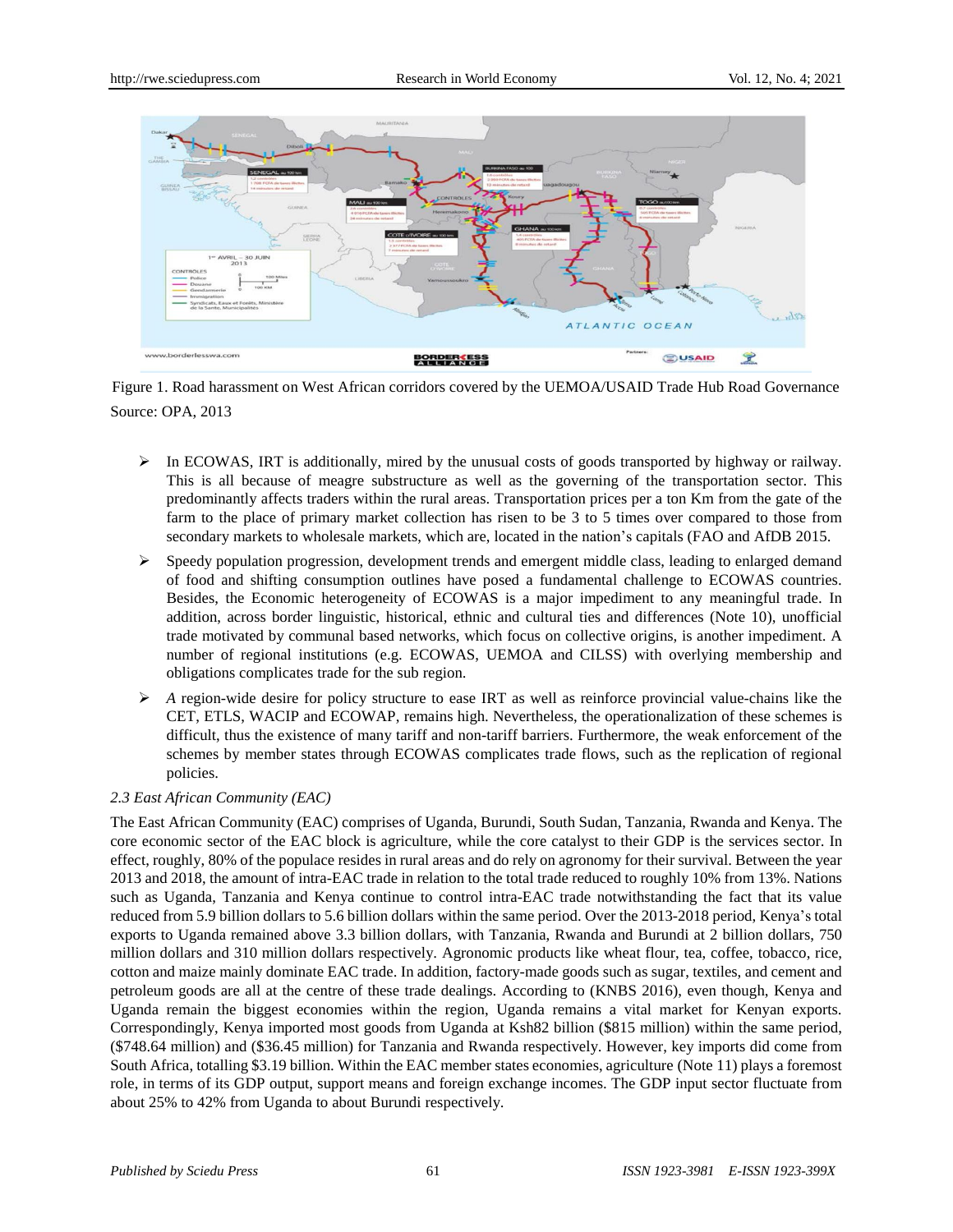Table 4. EAC selected trade indicators, 2011 - 2017

|                                     | 2011 | 2012  | 2013   | 2014      | 2015    | 2016    | 2017                               |
|-------------------------------------|------|-------|--------|-----------|---------|---------|------------------------------------|
| Exports of goods and services (USD  | 22.1 | 25.6  | 25.3   | 26.7      | 26.7    | 25.1    | 25.1                               |
| $billion)^x$                        |      |       |        |           |         |         |                                    |
| Imports of goods and services (USD) | 38.7 | 41.8  | 43.1   | 46.0      | 40.6    | 36.9    | 39.0                               |
| billion) $^x$                       |      |       |        |           |         |         |                                    |
| Trade in goods and services (%age   | 57.2 | 54166 | 505406 | 495499.51 |         |         | 46.2496.1240.0 4460.20 37.5 437.05 |
| of GDP $)^x$                        |      |       |        |           |         |         |                                    |
| EAC Imports (Intra %) $^{xx}$       | 5.9  | 6.2   | 5.2    | 6.1       | 4.8     | 5.9     | 5.9                                |
| EAC Imports (Extra %) $^{xx}$       | 94.1 | 93.8  | 94.8   | 93.9      | 95.2    | 94.1    | 94.1                               |
| EAC Exports (Intra %) $^{xx}$       | 19.6 | 20.5  | 27.0   | 20.1      | 21.1    | 18.5    | 18.5                               |
| EAC Exports (Intra %) $^{xx}$       | 80.4 | 79.5  | 73.0   | 79.9      | 78.9    | 81.5    | 81.5                               |
| Extra EAC Trade (Total Imports)     | 10.3 | 9.9.2 | 8.38.3 | 7.17.1    | 6.4 6.4 | 8.1 8.1 | 10.410.4                           |
| Africa <sup>xxx</sup>               |      |       |        |           |         |         |                                    |
| Extra EAC Trade (Total Imports)     | 9.7  | 8.9   | 7.9    | 6.9       | 6.3     | 7.7.    | 10.1                               |
| COMESA & SADC <sup>xxx</sup>        |      |       |        |           |         |         |                                    |
| Extra EAC Trade (Total Exports)     | 29.9 | 30.3  | 33.1   | 35.5      | 29.8    | 28.4    | 28.4                               |
| Africa <sup>xxx</sup>               |      |       |        |           |         |         |                                    |
| Extra EAC Trade (Total Exports)     | 27.1 | 27.1  | 25.9   | 27.0      | 22.4    | 22.2    | 21.4                               |
| COMESA & SADC <sup>xxx</sup>        |      |       |        |           |         |         |                                    |

1. Source **<sup>x</sup>** : Member states' statistics offices; and World Bank's World Development Indicators. Viewed at: http://databank.worldbank.org/data/reports.aspx?source=world-development-indicators#.

- 2. Source **xx**: WTO Secretariat, based on data provided by the authorities; and UNSD Comtrade
- 3. Source **xxx**: WTO Secretariat's calculations, based on data provided by the authorities; and UNSD Comtrade

The total GDP of EAC WTO Members' trading (Note 12) in goods and services is still above the 50% average. Even though intra-EAC trade in goods is trivial, however it characterizes approximately 11% of the total trade stock, which is reflected in differently *in the* weak infrastructure, casual cross-border trade and non-tariff barricades as well as uncontrollable managerial procedures. Consequently, with imports coming mostly from India, United Arab Emirates, China, and the European Union (Note 13), yet over 85% of trade in goods and services for the EAC occurs externally. EAC countries, have independently agreed to pledges, usually on quite a few groups (service). Additionally, as agreed by the EAC Common Market Protocol, the members have sworn to soften certain services in, *and others –* tourism, commercial services across all kinds of supply, transportation, finance and interconnection (Note 14) The amount of sub-segments covered by the pledges do range between 59 and 101; Tanzania (59) and Rwanda (101).

2.3.1 Challenges of Trade in EAC

- $\triangleright$  The EAC's unfavourable taxation regime is a major challenge to intra-regional trade. The unfavourable taxation measures in member countries further poses challenges. For example, VAT; industrial development fee and the railway development fund makes Kenya's factory-made goods 5% more costly compared to importation from SADC and COMESA countries. Because of this situation, the exportation volume of Kenya to the EAC has suddenly dropped.
- $\triangleright$  The increased business costs restrict the significance of industrialization within these economies because sectoral policies are not harmonized in the EAC. Furthermore, EAC nations do encounter several social and economic problems asides their promising agricultural conditions (Note 15). With the exception of Kenya, the other countries in EAC are all poorly developed and are yet to considerably, diversify their economies.
- $\triangleright$  Key impairments towards expanding the industrialization of factory goods within the EAC includes high regulations, expensive and irregular supply of energy, import rivalry and accompanied with high business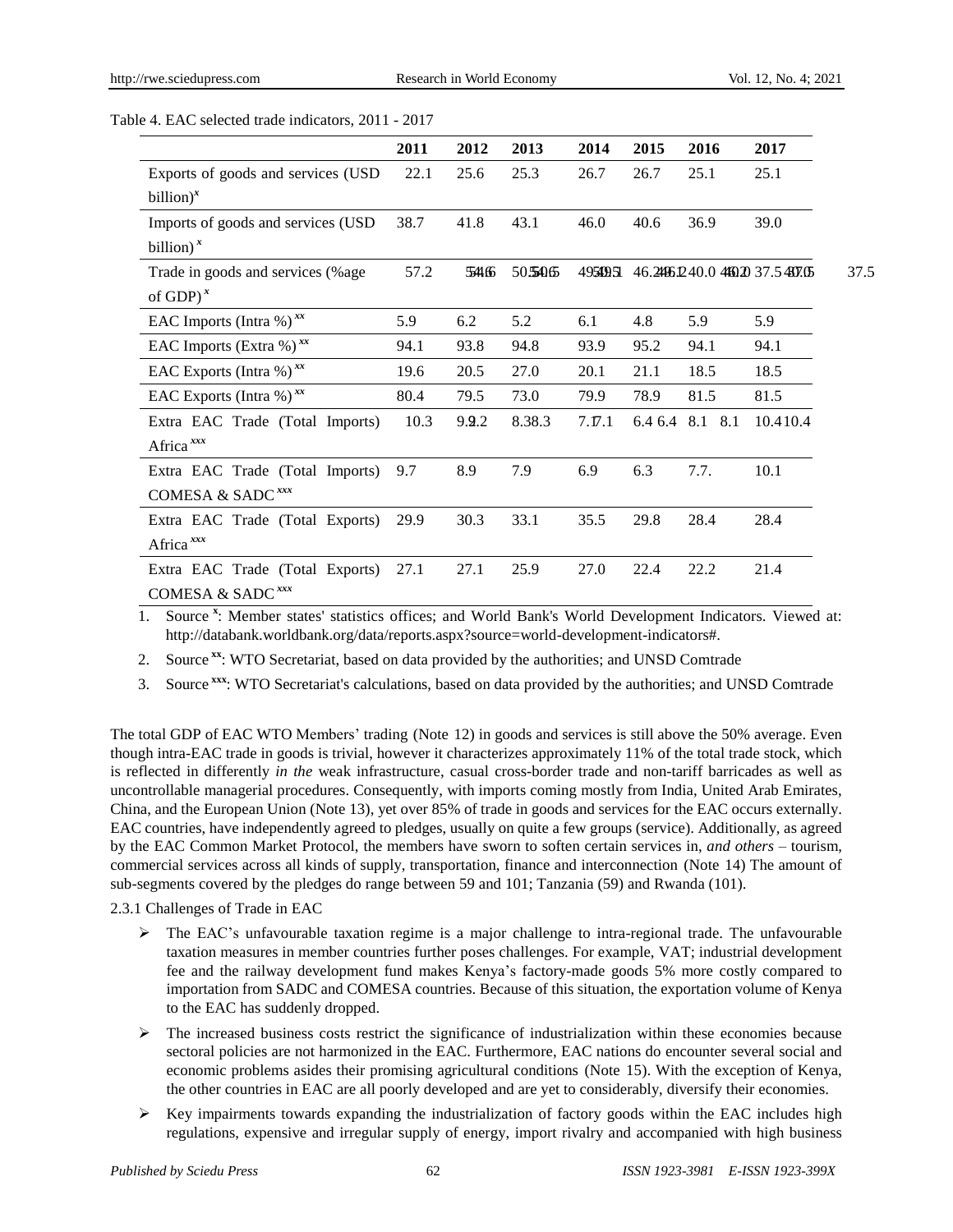costs. All these therefore characterize industrialisation (Note 16) with a restricted value. EAC nations among others make available incentives for corporate income tax and the reduction of VAT and customs duties. These measures are yet to have positive impact as per IRT and have not attracted foreign investment (FI) as envisioned.

- $\triangleright$  The overlying participation of economic blocks by non EAC nations particularly SADC and COMESA, are challenging and as such it additionally complicates regional trade regimes. Even though, in June 2015, dialogs were achieved for a three-way (COMESA-SADC-EAC) Free Trade Agreement (FTA) in goods and services along with an assessment to restructuring integration methods within the area, the desirable results are still to be seen. Trade exchange services as well as other related trade areas (together with intelligent property rights, policy struggle) are still on going and there is no evidence of a counterfactual analysis on how these discussions will affect AfCFTA.
- $\triangleright$  Notwithstanding high-level commitments by member nations, trade complications continue to distraught the unrestricted movement of goods and services among EAC states. Even if trade tariffs have been discarded amongst members, yet, non-tariff barriers (NTBs) (Note 17) remain common and do comprise a main obstacle. Additionally, NTBs and twofold taxation for companies that are functioning within two or more member countries are amongst weighty challenging complications, which industries within the EAC region face.

### *2.4 Southern African Development Community (SADC)*

The Windhoek Treaty of 1992 within the Southern African Development Community (SADC) setting defined the main aim of the regional block as economic. This was in contrast to its predecessor ((Evans 1997a.). SADC comprises of fourteen member nations namely Angola, DRC, Malawi, Namibia, Swaziland, Zambia, Lesotho, Mauritius, Botswana, Mozambique, Seychelles, South Africa, Tanzania and Zimbabwe. The SADC region comprises of divergent economies in terms of output structure and economic size as well as performance (Evans 1997b.) and (Holden 1996). For instance, the economy in South African is 4 times more than the total GDP of all the other SADC nations combined with a GDP per capita that is 7 times bigger than the average SADC per income capita. Most of the SADC states' structure of production is focused on primary goods while Swaziland, Namibia, Zimbabwe and Mauritius remains alike to that of South Africa. Correspondingly, the industrial segments for majority of these nations are mainly small. While Zambia and Zimbabwe's industrial segments are somewhat progressive, they are yet not near to South Africa's expanded industrial base. Evans (1998) emphasizes that these incongruences do rise from a mixture of fundamental economic bequests, the scope of involvement in the intercontinental labour division, the official context and expertise.

Nevertheless, both intra African trade and without a doubt intra SADC trade, have remained somewhat low notwithstanding the swing. In a wide-ranging setting, exports from SADC constitute about 16% of the total African continent and a meagre 4% in worldwide exportation. In contrast, SADC imports constitute on average, about 15% of the entire import from within the continent of African and 4% of worldwide imports. However, in relation to trade, Zimbabweans and South Africans remain the main figure-actors in the region and their exports constitute more than 90% of total regional exports. With these disproportions in the region amidst universal setting, it is apparent that added liberalization and harmonization of trade strategies would not be advantageous to the smaller SADC nations except communal evolutional schedules are adopted. These schedules, though, would necessitate the documentation of up-and-coming expanses that could be exploited by the much smaller nations.

In the last few years, the improvement of IRT within the SADC region has garnered attention and substantial emphasis have been placed on the integration process. In order to progress intra-SADC trade, a number of thoughtful policies as well as authorized requirements have been executed. Up until now, there is no remarkable growth in IRT in Southern Africa. Ever since the 2008 (SADCFTA 2008) and ((Mayer and Thomas 1997) )free trade area (FTA) formation, intra-SADC trade has somewhat increased to 10%; however this is low when comparing it to other regions like European Union (40%) and the South-East Asian Nations (24%). Statistics indicates that about 90% of trade in the SADC region is mostly with outside countries.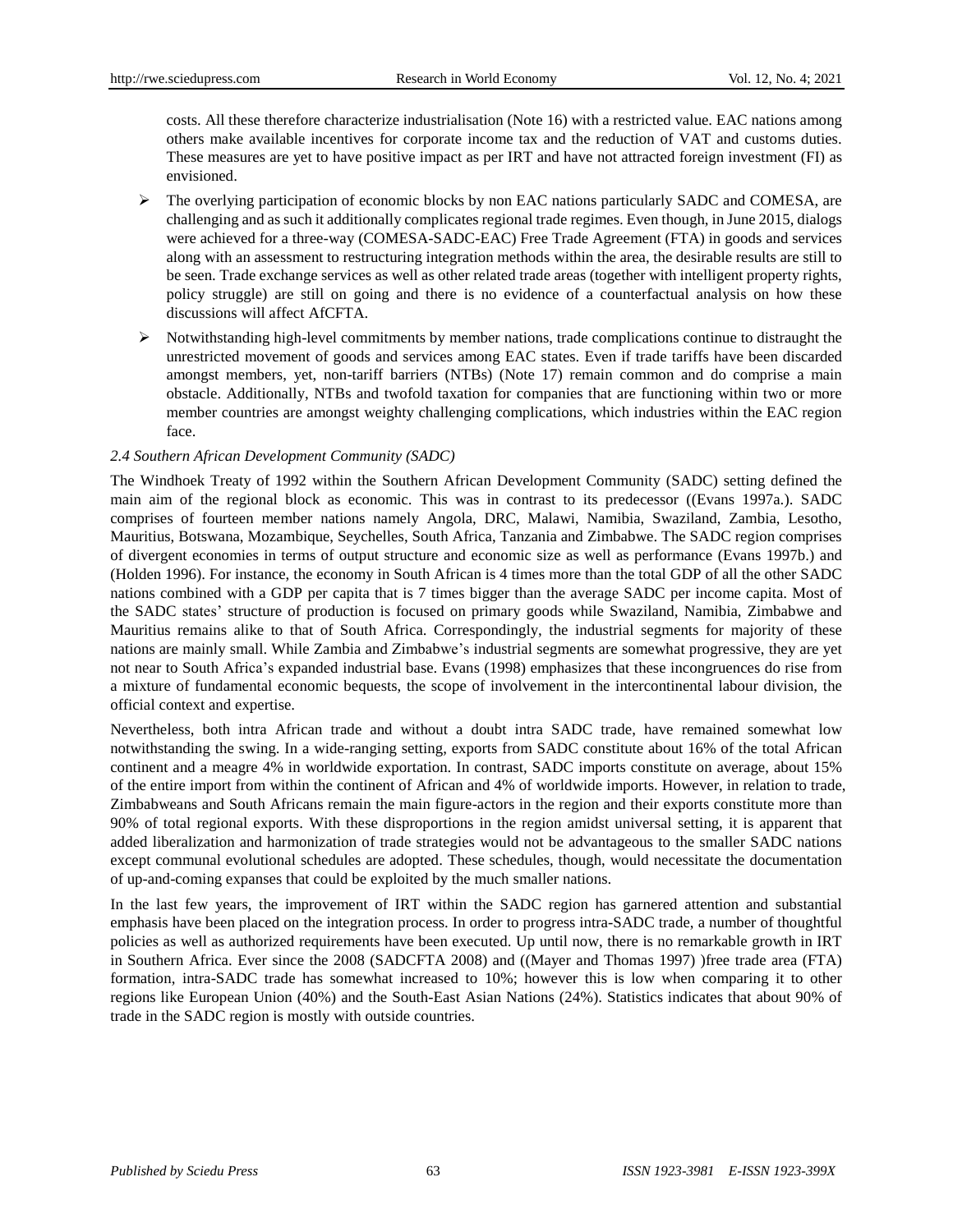| S/N | <b>Countries</b> | <b>Total</b> | <b>Exports</b> | <b>Share to SADC%</b> |
|-----|------------------|--------------|----------------|-----------------------|
|     |                  | \$m          |                |                       |
| 1.  | <b>Botswana</b>  | 5149         |                | 6                     |
| 2.  | Madagascar       | 2140         |                | 3                     |
| 3.  | Malawi           | 1536         |                | 21                    |
| 4.  | <b>Mauritius</b> | 3278         |                | 13                    |
| 5.  | Mozambique       | 3661         |                | 23                    |
| 6.  | Namibia          | 4689         |                | 17                    |
| 7.  | South Africa     | 93550        |                | 11                    |
| 8.  | Tanzania         | 4106         |                | 6                     |
| 9.  | Zambia           | 11324        |                | 8                     |
| 10. | Zimbabwe         | 2154         |                | 31                    |
| 11. | Angola/DRC       | 46392        |                | 6                     |
| 12. | Lesotho/         | 2066         |                | 7                     |
|     | Swaziland        |              |                |                       |

Table 5. SADC country merchandise and share to members

Source: GTAP database V9.1. Trade data for 2011. Excludes Seychelles

Amongst members of the SADC region, there exists very limited trade; however, this is all because the trade shares among members is low. Nevertheless, initial trade low levels might suggest that decreasing non-tariff measures (NTM) would have a small trade effect, principally if the ad valorem NTMs equality is in order of 10% to 20%. Excluding Angola, Democratic Republic of the Congo and the Zimbabwe, tariffs from the SADC region have been virtually removed. From South Africa, Zimbabwe alone obtained a 16% average on tariff s from importation. Despite all these reliefs, IRT trade share has since not grown in part even as tariff have dropped. At present, the tariffs are about 10%.

2.4.1 Challenges of SADC Trade

- $\triangleright$  The arrangement of trade suggests that for most of the SADC countries, there is a restricted space to progress into the manufacturing of extremely good quality merchandises, even if they desire to diversify their exports. Export supply capabilities limitations are prohibiting the smaller countries from exploiting possible niche markets. Thus, the inability of the smaller countries to generate foreign currency required to increase trade because of lack of economies of scale.
- $\triangleright$  South Africa controls a substantial trade excess for the region and plays a leading role in the region, but its exports into the region overshadow its imports from the region. Furthermore, it's manufacturing value added (MVA) is five times larger than that of MVA total from added member nations, and also 15 times the Zimbabwean MVA which is the  $2<sup>nd</sup>$  biggest manufacturer in the SADC region.
- $\triangleright$  Intra-SADC trade is not developing swiftly because of both tariff and non-tariff obstacles and ineffectual implementation of trade responsibilities (Mayer and Thomas 1997).
- $\triangleright$  Correspondingly, this zone encompasses many LDCs without exceptional rations for such nations. Operationally, the SADC code of conduct truly does corrodes some of the advancements made during Round of GATT in Uruguay (1994) (Note 18). Thus, the sustainability of trade flows even within the AfCFTA framework is questionable.

## **3. Discussion**

The main home to African continent's one-third populace is West Africa. The difficulty of food security is predominantly dire in this area, with part of the world's largest rising populaces and fast suburbanization tendencies, meteorological susceptibility, conflicting and party-political unpredictability, to name a few. Despite long-lasting and sturdy assurances towards "the removal of hurdles to the free movement of persons, goods, service and capital", as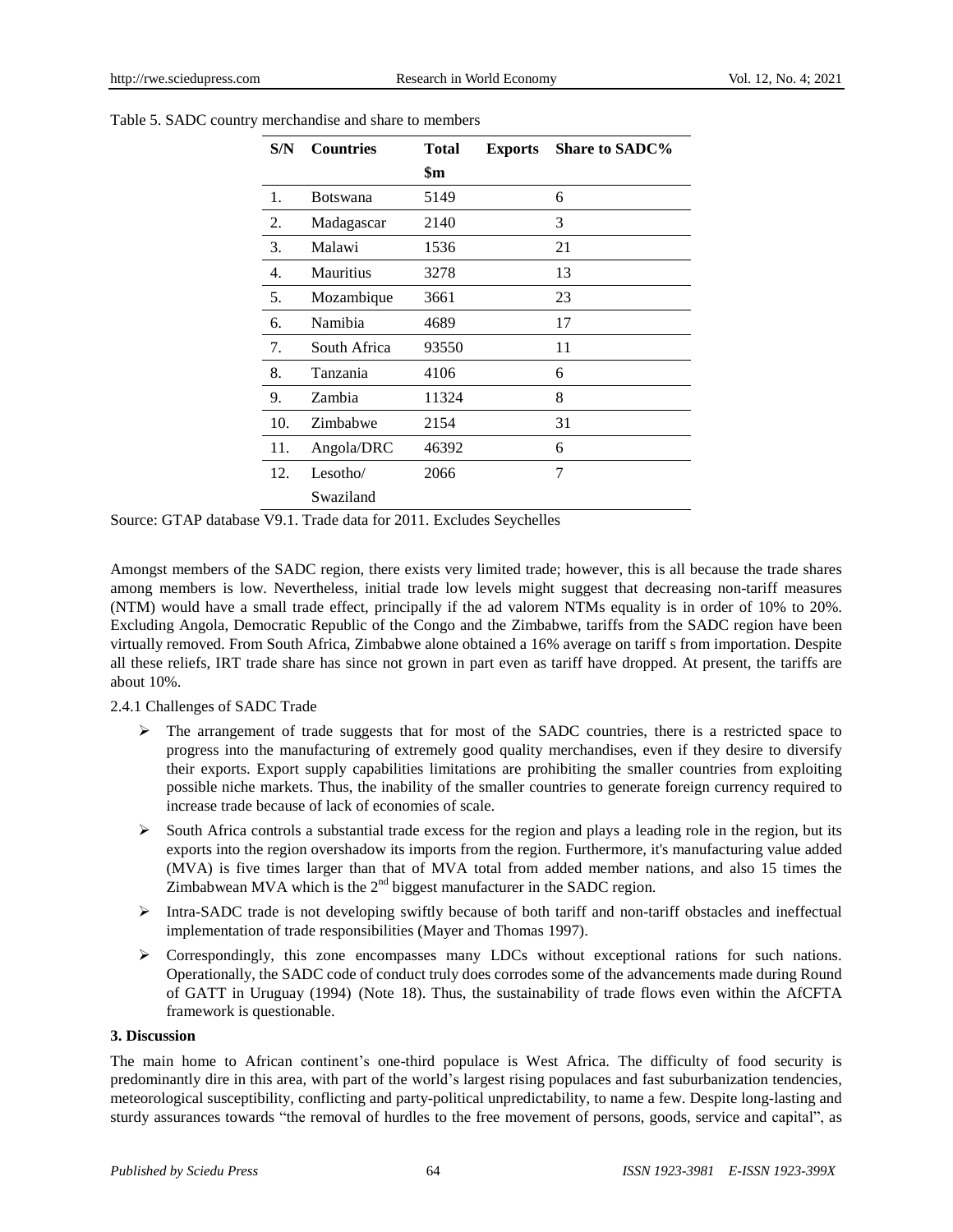enshrined in the ECOWAS Pact, there exists several trade barriers. Another challenge, (Note 19) which is major for AfCFTA, is the overlap between two economic blocks COMESA and SADC. Nevertheless, COMESA's locus is weakened by the fact that South Africa is not a group-member as an extensively thought opinion that its resolution not to work with COMESA has 'frustrated its schedule' and 'reduced its standing in the region. In September 1995, during a SADC conference, an understanding was reached that associates of both COMESA and SADC were inharmonious, and consequently SADC states had to pull out from COMESA. These actions do highpoint rigidities amongst the two groups, even though evidently, members of SADC have not completely pulled out from COMESA. This ambiguity must be resolved for trade benefits between the member states.

To accomplish a vibrant and robust trade structure within African, the efficient implementation of complementary strategic continental initiatives, such as the Comprehensive Africa Agriculture Development Programme, the Programme for Infrastructure Development in Africa of the New Partnership for Africa's Development, the action plan of the Accelerated Industrial Development for Africa initiative of the African Union and the Action Plan for Boosting Intra-African Trade of the African Union. Constancy in vision, along with the timely implementation of various continental programmes, such as those cited, is key to ensuring that regional integration delivers on its objectives. Thus, regional integration that exclusively highlights the removal of tariff and non-tariff barriers, on its own, cannot deliver on the stated goals of promoting development for the continent. Regional integration should be complemented by the building of capacities that are productive, structural transformation acceleration and the releasing of the private sector potential.

A more open continent will shape reliability for Africa's in the eyes of the world, which will positively, reward it with more access to outside markets. However, enhancing intra-regional trade is more than eradicating tariffs, but rather focuses on attending to pressing constrictions, which paralyze the daily trade actions. Effective region-wide trade integration can support African nations to secure economies of scale, enlarge marketplaces and jointly exploit their resources, thus, slowly but surely rising their competitiveness within the international economy. Furthermore, regional integration can decrease countries dependency on routine trade and increase their elasticity countering negative externalities. The foremost impediment fronting the African continent is non-developed nature of most of the countries on one-hand and trade supply constraints that most of these countries are suffering from. Even though sluggishly growing, trade within African is low. In 2017 the total African continental exportation and importation from the entire continent was less than 20%. For these circumstances, there are many whys and wherefores: the African economic dependency on product manufacture and exportation, non-tariff and tariffs barriers (NTBs (Note 20)), disorganized transportation substructure, high protection risks and weak trade logistics. Further, challenges such as a smaller amount of diversity in trade leading to a misalliance between demand and supply, corresponding memberships, heterogeneity of the economies, loss of import-export tax revenue, absence of pragmatic political leadership, loss of national sovereignty in most cases, weak private sector involvement, and deplorable infrastructure are pervasive across the regional blocks. Additionally, bad policies and poor regulatory environment frequently compound challenges already existing within sub-Saharan Africa. Sub-structural, technical and policy restraints produce trade holdups, multipart authorization processes, unwieldly certification requirements and impulsive trade policies add to the rising costs of trade within the African continent. Such limitations do arise from ill-industrialized economic marketplaces. In-addition, the non-existence of across border economic policies, multifaceted measures operating private-owned corporations, complex custom measures, and restricted region-wide synchronization of policies, rules, and measures amongst many others portends a huge obstacle for the actualization of AfCFTA.

#### **4. Summary**

In recognition of the importance of the necessity to broaden the horizons of Africa's economy as well as boost its creative capability, Governments and Heads of State have implemented several reforms. The greater operationalization test of the AfCFTA situates the involvement of all the countries and in-addition, there is a similar problem on how larger economies like Nigeria, South Africa, Kenya and Egypt, will profit from this pact, and how others will be sheltered from them. Intra-African trade presents positive breaks for persistent development in Africa only if the structural and supply-side limitations are resolved by member states for easy of regional integration. Consequently, seizing these prospects entails that the dynamism of the private sector must become accessible with a developmentally based approach towards integration. From an economic standpoint, the scope of the established regional institutions must be rearranged to profit member countries. Each of the blocks should benefit from the overflow from another block.

Nevertheless, outside the difficulties of infrastructure, lack of financial access, political ambiguity, inter-region-wide restraints on unrestricted mobility and the increasing demand for western goods by African consumers, AfCFTA still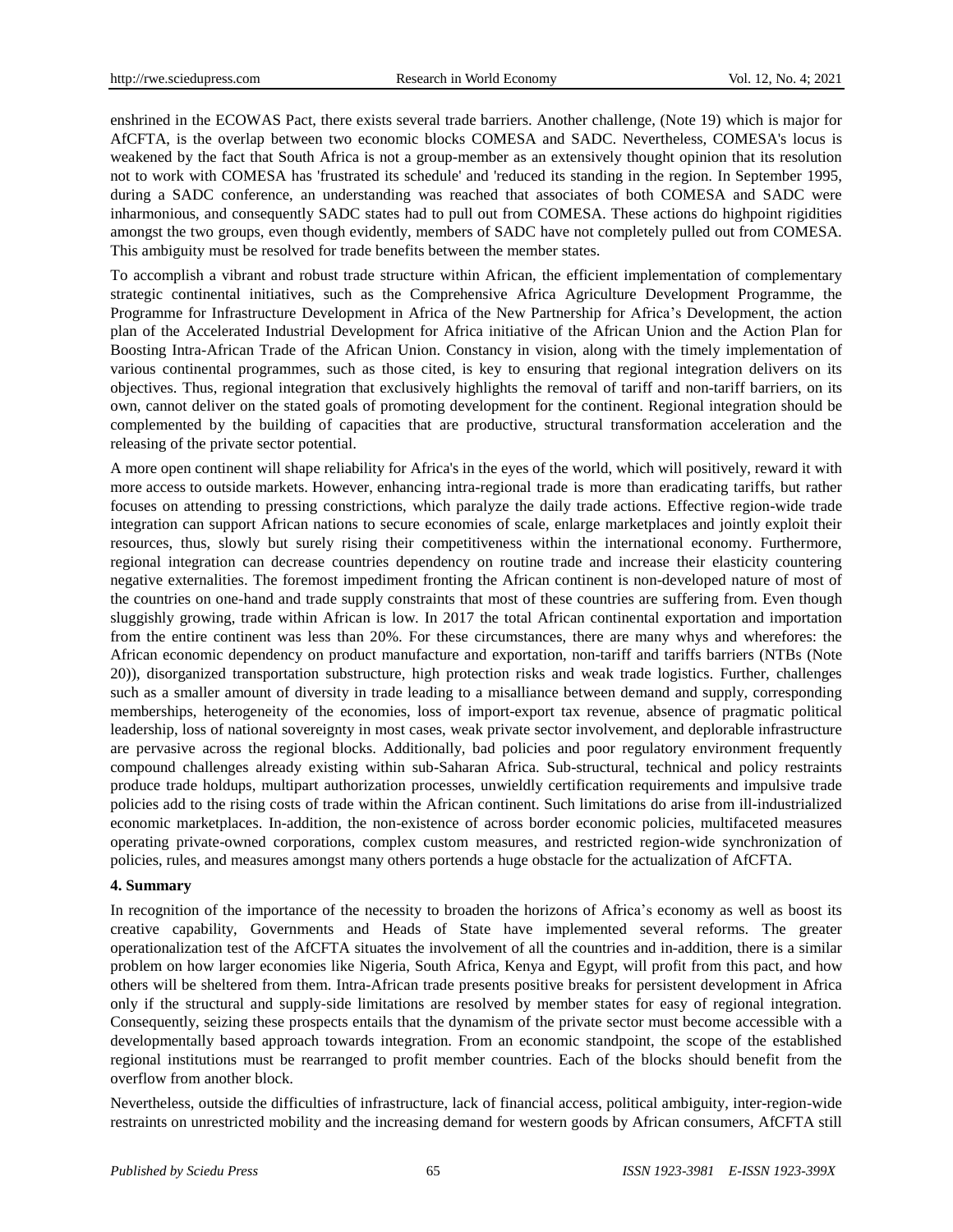portends to be a solution. AfCFTA offers substantial benefits for the continent, as it could lead to a stronger integration among countries. Achieving victory in advancing trade within the African continent hinges on mainly on the degree to which African nations have the capacity to nurture free enterprise and form supply capability, which should be the framework of any policy agenda. The establishment of a trustworthy machinery for exchange of ideas among businesses and the State and building region-wide chain value are imperative to boosting intra-African trade. Thus, the prospect of realizing the purposes of AfCFTA adding to the construction of a superior and unified marketplace for African goods becomes probable. Furthermore, the treaty's implementation does require a thoughtful, conviction, and assurance of the private segment. Predominantly, a dynamic participation of this segment and the community at large would be fundamental to the AfCFTA pact. Trade acceleration can support the broadening of market integration in Africa and the optimal performance of African countries in the international trade, and particularly AfCFTA. However, a fundamental concern in the low level of intra-African trade that will inhibit the operations of AfCFTA are the numerous trade facilitation constraints. Larger political commitment to regional integration as indicated in fuller application of tariff liberalization schedules and concerted efforts to tackle non-tariff barriers. Also, longer-term policies to address export supply capability constraints at the national level are desperately needed. Hence, the elimination of these limitations is an absolute to enhancing trade among African countries as per the vision of AfCFTA. Consequently, if these limitations are not eradicated, the elimination of tariffs on intra-African trade that has been the major emphasis of regional market integration efforts will have limited effect in enhancing these trades.

#### *4.1 Policy Recommendations*

This article contributes to the on-going debate about the benefits of the recently launched African Continental Free Trade Area (AfCFTA). It points out the obstacles that must be addressed across the continent for the objectives to be realized. Nevertheless, liberalization of trade is essential for economic development; conversely, it is not a sufficient condition. To achieve the goals of AfCFTA, the article recommends the following:

- a) Member nations must streamline the many obscurities currently inherent in the AfCFTA. This can be achieved by fashioning a roadmap of the remaining unknowns: for instance, who is discussing what with whom or what will happen to customs unions if not all members have endorsed the pact, in addition to how conflicts will be resolved. Further, greater political commitment to regional integration is also vital and long-term strategies to tackle export-supply ability restraints is imperative. Institutional frameworks in member states must be strengthened to achieve its objectives. Member states must be held accountable for non-acquiescence. It is therefore imperative to improve inner funding structures that are unwavering to supporting the region-wide trade- linked missions.
- b) Services are fundamental to intra-regional trade for the reason that they are job generating and production-augmentation. Therefore, inputs into the competitive advantage of nearly other several events are of specific significance in letting businesses to partake in region-wide and international value chains'. AfCFTA modus operandi should add extra services not enclosed by existing procedures. Therefore, the furthering of trade within African necessitates that strategic African continental trade is to be planned in such a manner that no other country in Africa can obtain a less positive dealing than that which is given to others, regardless developmental state of the country.
- c) At the moment, cargo costs for importation to non-coastal African countries are two times as high as in Asia. In a bid to encourage trade mobility regionally, expansion of infrastructural investment such as railways, roads, air power lines facilities and communications are mandatory. For AfCFTA to produce gains, member nations most also overcome the trade supply limitations. The globe is shifting in terms of economic arrangement, forms of trade, power and the predominant economic convention. Consequently, it is vital that countries in Africa also adjust their approach to integration and regional trade. This means an adaptation to the swiftly changing world. In this context, an all-inclusive and coherent style to integration is needed to improve intra-African trade and regional integration on the continent.
- d) Many of the Non-Tariff Measures (NTMs) in Africa are technical, practical and challenging to swap. Nonetheless, NTMs must be used in a transparent and non-discriminatory style. By means of a set of international principles, , possibly will be helpful, rather than national standards. Further, to realizing the framework for AfCFTA, some Technical Barriers to Trade (TBTs) across all regional blocks must be removed but in order to safeguard consumers and the environs, caution should be applied on some of the items. Again, international standards should be used to the extent possible.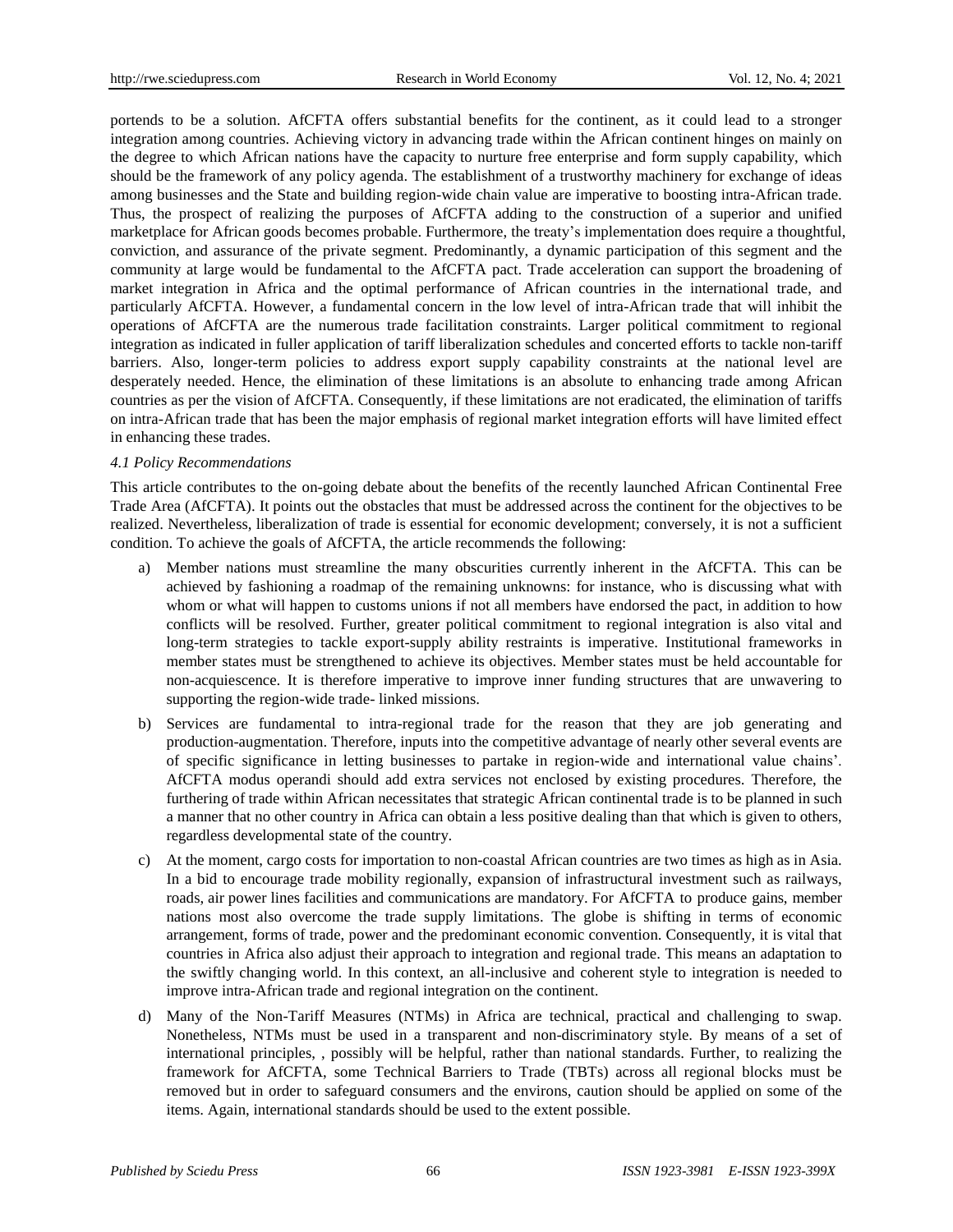- e) Polarisation of development is already evident in Africa. The more advanced countries gain from FTAs while the LDCs struggle. Solving this issue requires, a disproportionate operation of the FTA amongst African states. Principally, South Africa, Nigeria, Egypt and Kenya must have an understanding with the rest of African states with respect to scheduling and product lines. This is so because the above-named countries will liberalize faster and accept more product lines than the other states. This leads to a discussion on the rules of origin and how it should be used for comparable gains within the AfCFTA framework. Besides, the South African economy is not large enough to serve as a growth pole for the continent. Efforts should be made to smoothen access to EU markets in concert with Nigeria, Egypt and Kenya as leading economies of the continent. This will provides substantially bigger gains for AfCFTA in the long run.
- f) Re-building intra-African trade would encourage specialty amongst African countries. This would improve diversification and competitiveness by building regional value chains. African countries therefore need to chase aggressively, all-inclusive and harmonized regional trade policies as a strategy for regional integration.

#### **Acknowledgments**

The author wishes to thank anonymous reviewers that made useful contributions to the Manuscript.

#### **Conflict of Interest**

There is NO CONFLICT OF INTEREST. The views expressed in this article are mine, and not the official position of the University of Mpumalanga.

#### **References**

African Centre for Trade, Integration and Development. (2012). *The reality of trade in West Africa*. Annual Report.

- African Development Bank. (2011). Integration for Africa's Economic Prosperity. Retrieved from https://www.afdb.org/fileadmin/uploads/afdb/Documents/Publications/2019AEO/AEO\_2019-EN- CHAP3.pdf
- African Development Bank. (2011). *Regional Integration Strategy Paper for West Africa 2011-2015*. Tunis: African Development Bank.
- African Export–Import Bank (Afreximbank). (2018). *Africa Trade Report*. Cairo: Afreximbank, p. 15. PricewaterhouseCoopers.
- Alemayehu, G., & Haile, K. (2007). Regional Economic Integration in Africa: A Review of Problems and Prospects with a Case Study of COMESA. *Journal of African Economies, 17*(3), 357-394.
- Cuts International. (2015). *From COMESA to TFTA*. Integrating the Voice of the Civil Society in Ethiopia. Nairobi.
- Economic Commission for Africa. (2015). Intra-African trade and Africa Regional Integration Index: Progress report on intra-African trade. Retrieved from https://www.tralac.org/images/docs/8506/intra-African-trade-and-africa-regional-integration-index-progress-rep ort-uneca-september-2015.pdf
- Engel, J., & Jouanjean, M. A. (2013). *Barriers to trade in food staples in West Africa: An Analytical Review.* London: ODI.
- Evans, D. (1997a). Technical appendix, From Study of the Impact of the Removal of Tariffs for the Free Trade Area of the Southern African Development Community (SADC). Report prepared for the SADC Industry and Trade Coordination Division SITCD, Institute of Development Studies, University of Sussex.
- Evans, D. (1997b). The Uruguay Round and the Free Trade Area of the Southern African Development Community (SADC), Draft. Mimeo, Institute of Development Studies, University of Sussex, June.
- Evans, D. (1998). Options for Regional Integration in Southern Africa. *Paper presented at the Trade and Industrial Policy Secretariat Forum*, September, Johannesburg.
- FAO, African Development Bank. (2015). *Agricultural Growth in West Africa: Market and Policy Drivers*. Rome: FAO/AfDB.
- Holden, M. (1996). Economic integration and trade liberalisation in southern Africa: is there a role for South Africa. *World Bank Discussion Paper No. 342*, World Bank, Washington D.C.
- Hulse, M. (2014). Actorness beyond the European Union: Comparing the International Trade Actorness of SADC and ECOWAS. *Journal of Common Market Studies*, *52*(3), 547-565.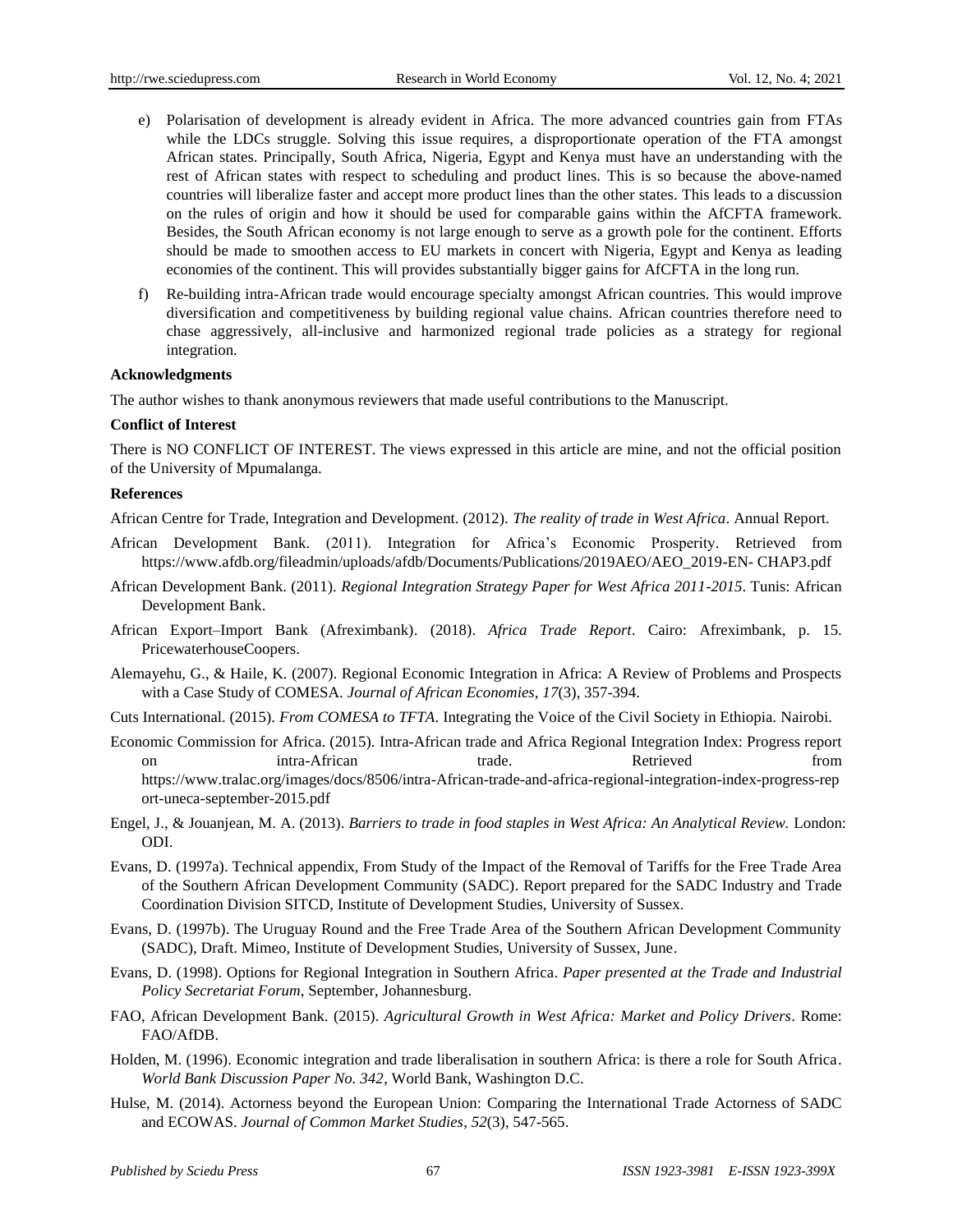- International Trade Centre (ITC). (2012). Africa's Trade Potential: Export Opportunities in Growth Markets, Geneva: ITC, 2012. xi, 43 pages (Technical paper) Doc. No. MAR-12-226.
- Jibrilla, A. (2018) African Continental Free Trade Area (CFTA) and its Implications for Nigeria: A Policy Perspective. *International Journal of Research and Innovation in Social Science*, *2*(12), 164-174.
- Kenya's Economic Survey. (2016). Kenya National Bureau of Statistics (KNBS). Survey Publication Report Marinov, Eduard (2014) *Economic Integration Theories and the Developing Countries.* In Dautov, R., Gkasis, P., Karamanos, A., Lagkas, T., Prodromidou, A., & Ypsilanti, A. (Eds.), *Infusing Research and Knowledge in South-east Europe* (pp. 164-177)*.* Thessaloniki: South-East European Research Centre.
- Mayer, M. J., & Thomas, R. H. (1997). Trade Integration in the Southern African Development Community: Prospects and Problems. *Development Southern Africa, 14*(3), 330-331.
- Mushonga, M., & Ikhide, S. (2017). An Evaluation of the Effectiveness of Trade Protocol on Non-Tariff Barriers to Trade in the SADC Free Trade Area. In Hartzenberg, T., & Erasmus, G. (Eds.), *Monitoring Regional Integration: 2017, Yearbook 2015/2016. T*ralac: Stellenbosch.
- OECD. (2019). *Informal Cross-Border Trade and Trade Facilitation Reform in Sub-Saharan Africa.* Paris: OECD.
- PricewaterhouseCoopers. (2019). AfCFTA Thriving in a New Africa. Retrieved 8 July 2019, from [www.pwc.com/ng](http://www.pwc.com/ng)
- SADC FTA. (2008). Retrieved from http://www.sadc.int/about-sadc/integration-milestones/free-trade-area
- Stiglitz, J. (2002). *Globalization and its Discontents*. London: Penguin.
- Ubi, E. (2018). Nigeria's Abstention from the CFTA Agreement was No Mistake. Retrieved 18 July 2019, from [http://www.financialnigeria.com/nigeria-sabstention-from-the-](http://www.financialnigeria.com/nigeria-sabstention-from-the-%20cfta-agreement-was-%20no-mistake-blog347.htm) cfta-agreement-was-no-mistake-blog347.htm
- UNCTAD. (2013). Economic Development in Africa Report: Intra-African Trade –Unlocking Private Sector Dynamism. United Nations publication. Sales No. E.13. II.D.2. New York and Geneva.
- UNCTAD. (2015). *Economic Development in Africa: Rethinking the Role of Foreign Direct Investment*. Geneva.
- UNECA. (2019). *The Continental Free Trade Area (CFTA) in Africa – A Human Rights Perspective*. Geneva: Friedrich Ebert Stiftung.
- Viljoen, W. (2011). The intra-Africa non-tariff barrier dilemma: the challenges facing the AfCFTA approach. Tralac: Trade Law Centre; AfDB, 2019. Retrieved from http://www.tralac.org
- Wandrei, K. (2018). Advantages and Disadvantages of Regional Integration. Retrieved 18 July 2019, from <https://classroom.synonym.com/advantagesdisadvantages-of-regional-integration-12083667.html>
- World Bank. Connecting Food Staples and Inputs Markets in West Africa A Regional Trade Agenda for ECOWAS countries; 2015 Washington DC, World Bank Group.
- Yusuff, S. O. (2014). Gender dimensions of informal cross border trade in West-African sub-region (ECOWAS) borders. *International Letters of Social and Humanistic Sciences*, 19-33.

#### **Notes**

Note 1. The economy of several African states is reliant on the production and export of primary commodities.

Note 2. African states can trade more with each other if they can step-up their productive capacities in the productive dynamic sectors and encourage the development of regional enterprises and value chains.

Note 3. The only other region with a higher export dependence on the rest of the world is Oceania.

Note 4. The insignificant role of the private sector in regional integration initiatives and efforts has also contributed to the negligible trade performance of the continent.

Note 5. Women in Africa currently manage 70% of informal cross-border trade, which is a huge figure and indicates the involvement of Women in trade facilitation in Africa.

Note 6. The potential to generate employment, expand investment and nurture growth in Africa via Intra-African trade is huge.

Note 7. Besides, the output of most of the productive sectors in particular, the manufacturing industry (which is characterized by high tariff and import penetration) would probably decline due to the inflow of cheap imports in the local market